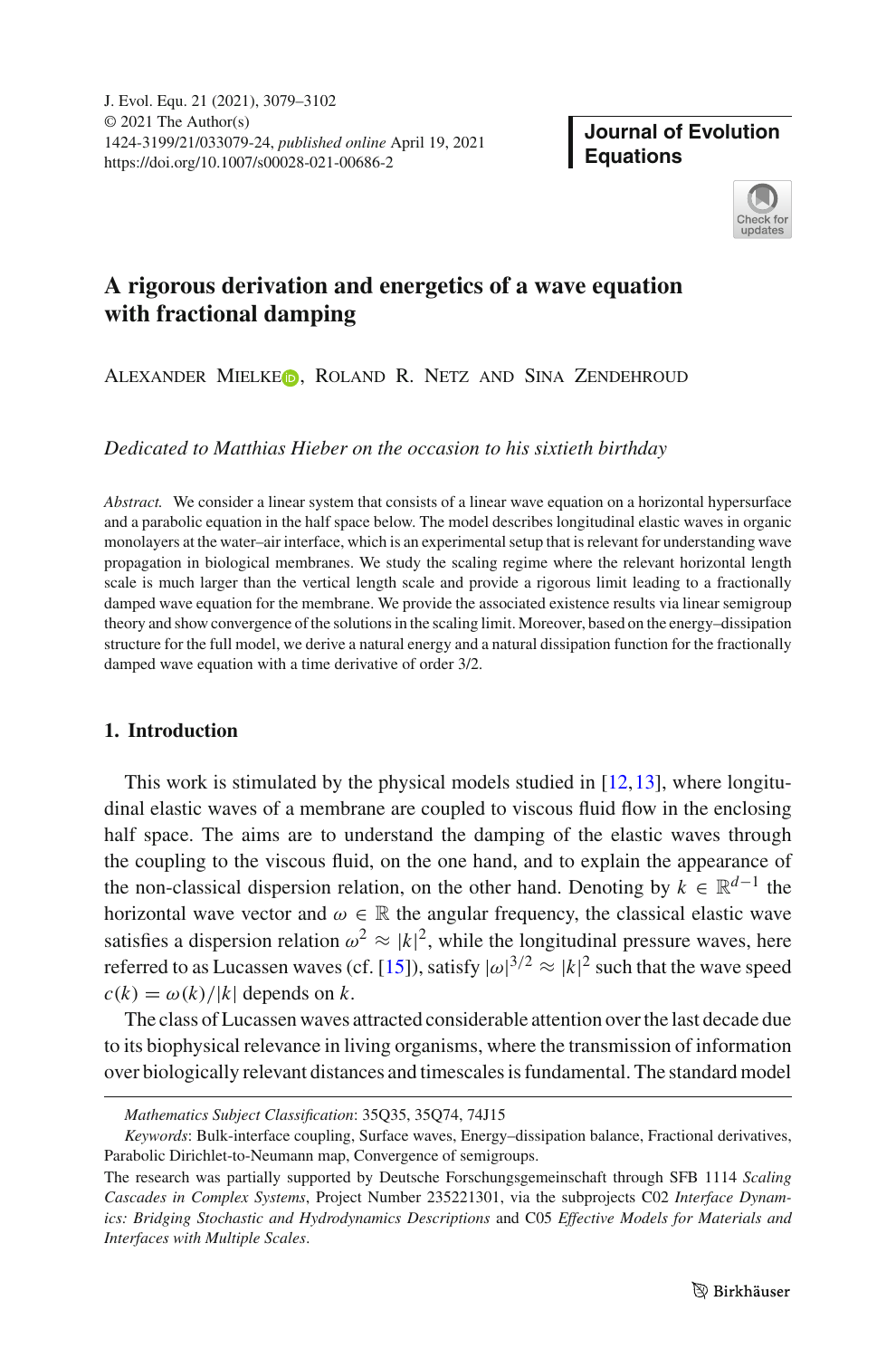describes the propagation of signals on the vast network of nerve cells via a purely electrical mechanism, unable to explain a number of non-electric phenomena, like the effectiveness of anesthetics scaling with their solubility in lipid membranes [\[16](#page-22-3)[,18](#page-23-0)] or the lower heat dissipation of a nerve in contrast to an electrical cable [\[22\]](#page-23-1). As it is known that, alongside the electrical signal, a mechanical displacement travels along the nerve fiber [\[3,](#page-22-4)[10\]](#page-22-5), there is a need for a more complete model incorporating these aspects. On the one hand, experimental scientists (see  $[5,21]$  $[5,21]$  $[5,21]$ ), using a lipid monolayer spread at the air–water interface as a minimal model, have shown that indeed interface-localized pressure waves can propagate in such systems. On the other hand, from a more theoretical viewpoint, all possible surface wave solutions for a viscoelastic membrane atop a half space of viscous fluid have been determined in [\[9\]](#page-22-7), including the experimentally observed Lucassen waves and their dispersion relations of the type  $|\omega|^{3/2} \approx |k|^2$ . In particular, a fractionally damped wave equation was derived for describing the Lucassen waves efficiently in [\[12](#page-22-0)[,13](#page-22-1)]. The biophysical relevance of Lucassen waves is demonstrated by the fact that the wave solutions depend directly on the lateral membrane compressibility  $\kappa$ . For example, adsorption of lipophilic substances, like anesthetics, into the membrane presumably alters  $\kappa$  and, as a consequence, is expected to change the wave propagation properties. In addition to that, at large amplitudes, the pressure pulse locally modifies the compressibility  $\kappa$  and thereby significantly increases the propagation distance [\[21](#page-23-2)]. This nonlinear property suggests an all-or-none behavior, which indeed is observed in nerve pulse propagation.

Here we want to understand this phenomenon using the mathematically most simple model, which is given by the following coupled system:

$$
\rho_{\text{memb}}U = \kappa \Delta_x U - \mu \partial_z v \quad \text{for } t > 0, \ x \in \Sigma,
$$
 (1.1a)

<span id="page-1-3"></span><span id="page-1-2"></span><span id="page-1-1"></span><span id="page-1-0"></span>
$$
\dot{U}(t, x) = v(t, x, 0) \text{ for } t > 0, x \in \Sigma,
$$
\n(1.1b)

$$
\rho_{\text{bulk}}\,\dot{v} = \mu \,\Delta_{x,z} v \quad \text{for } t > 0, \ (x, z) \in \Omega := \Sigma \times ]-\infty, \, 0[. \tag{1.1c}
$$

In the physical setup of [\[12,](#page-22-0)[13\]](#page-22-1), the domain  $\Sigma = \mathbb{R}^1$  denotes the membrane and  $U(t, x) \in \mathbb{R}$  denotes the horizontal displacement (longitudinal motion) of the membrane. The half space  $\Omega = \Sigma \times [-\infty, 0] \subset \mathbb{R}^d$  is filled by a viscous fluid whose horizontal velocity component is  $v(t, x, z) \in \mathbb{R}$  (pure shear flow). Condition [\(1.1b\)](#page-1-0) is a no-slip condition for the fluid along the membrane, while the induced stress of the sheared fluid is included in  $(1.1a)$  via  $-\mu \partial_z v(t, x, 0)$ .

For mathematical purposes, we can allow  $\Sigma \subset \mathbb{R}^{d-1}$ , but to avoid any complications with boundary conditions we assume that  $\Sigma$  is of the form

<span id="page-1-4"></span>
$$
\Sigma = \mathbb{R}^k \times (\mathbb{R}_{/(\ell\mathbb{Z})})^n \quad \text{with } \ell > 0 \text{ and } k + n = d - 1. \tag{1.2}
$$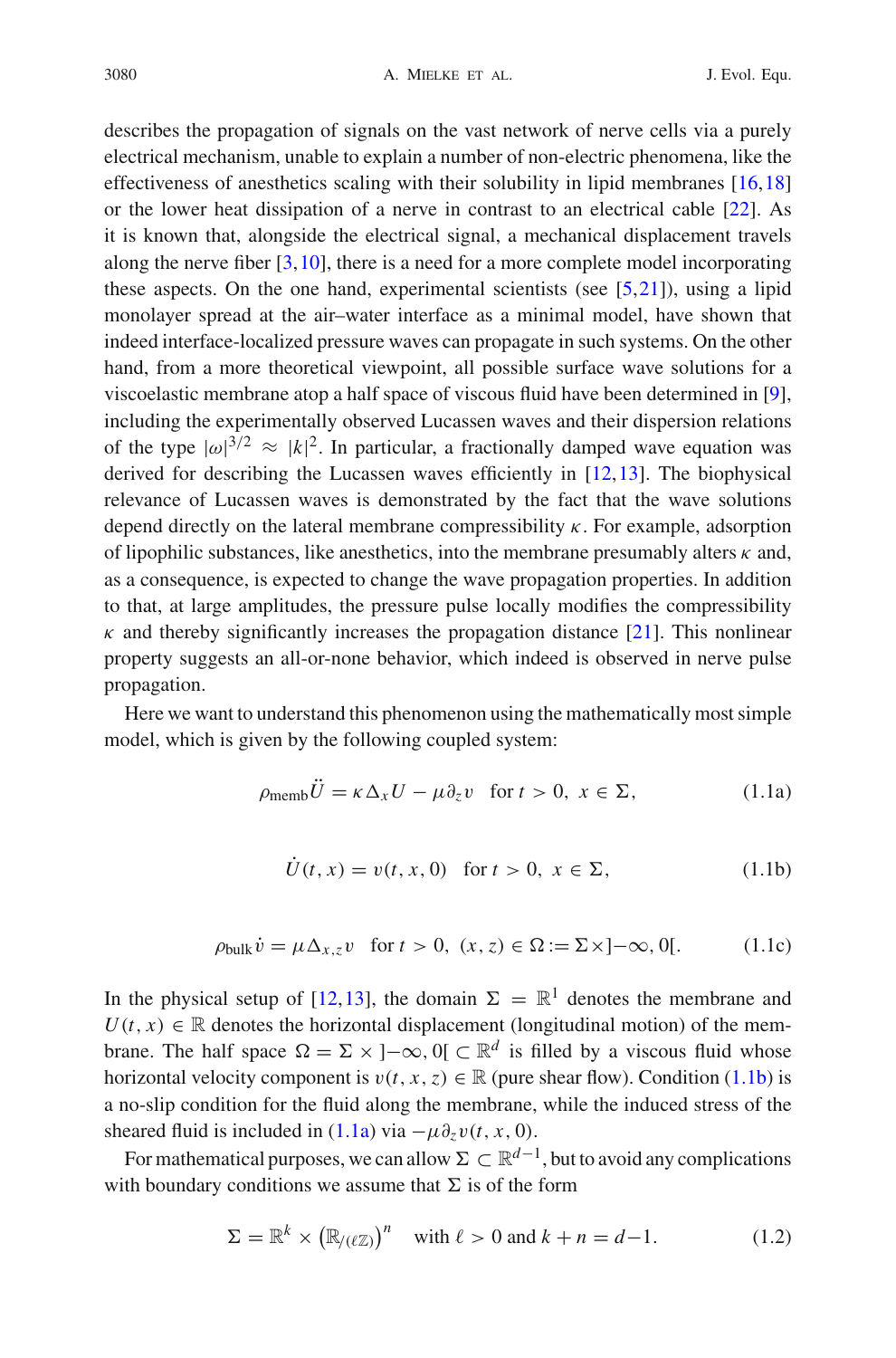In particular,  $\Sigma$  is an additive group and [\(1.1\)](#page-1-2) is translation invariant. In Sect. [2,](#page-4-0) we first show that the system has the natural energy

<span id="page-2-4"></span>
$$
\mathbb{E}(U, \dot{U}, v) = \int_{\Sigma} \left\{ \frac{\rho_{\text{memb}}}{2} \dot{U}^2 + \frac{\kappa}{2} |\nabla U|^2 \right\} dx + \int_{\Omega} \frac{\rho_{\text{bulk}}}{2} v^2 dz dx \qquad (1.3)
$$

as a Liapunov function. Thus, the function space  $\mathbf{H} := H^1(\Sigma) \times L^2(\Sigma) \times L^2(\Omega)$ is the natural state space. Note that this includes periodic boundary conditions for  $x \in \Sigma = \mathbb{R}^k \times (\mathbb{R}_{/(\ell \mathbb{Z})})^n$ .

Moreover, we discuss suitable scalings of time *t*, the horizontal variable  $x \in \mathbb{R}^{d-1}$ , and the vertical variable  $z \in ]-\infty, 0[$ . We can renormalize all constants such that the system of equations takes the form

<span id="page-2-2"></span>
$$
\ddot{U} = \Delta_x U - \partial_z v|_{z=0} \quad \text{for } t > 0, \ x \in \Sigma,
$$
\n(1.4a)

<span id="page-2-0"></span>
$$
\dot{U} = v|_{z=0} \quad \text{for } t > 0, \ x \in \Sigma,
$$
\n(1.4b)

$$
\dot{v} = \varepsilon^2 \Delta_x v + \partial_z^2 v \quad \text{for } t > 0, \ (x, z) \in \Omega,
$$
\n(1.4c)

with the parameter  $\varepsilon = \mu / \sqrt{\rho_{\text{memb}} k}$ . The essential point is here that the scaling of the horizontal variable  $x \in \mathbb{R}^{d-1}$  is different from the vertical variable  $z \in [-\infty, 0]$ , thus breaking the isotropy of the diffusion  $\mu \Delta_{x,z} v$  in [\(1.1c\)](#page-1-3).

Our interest lies in the case  $\varepsilon \to 0$ . Indeed, in Sect. [2.4](#page-7-0) we simply set  $\varepsilon = 0$  in [\(1.4c\)](#page-2-0) and show that this limit allows us to solve the scalar, one-dimensional heat equation  $\dot{v} = \partial_z^2 v$  on ] $-\infty$ , 0[ for each  $x \in \Sigma$  independently. Assuming the initial condition  $v(0, x, z) = 0$  and using the Dirichlet boundary condition  $v(t, x, 0) = \Phi(t, x)$ , the stress  $\partial_z v(t, x, 0)$  can be explicitly expressed via the heat kernel, namely

<span id="page-2-1"></span>
$$
\partial_z v(t, x, 0) = \int_0^t \frac{1}{\sqrt{\pi(t-\tau)}} \, \dot{\Phi}(\tau, x) \, d\tau,\tag{1.5}
$$

see [\(4.3\)](#page-16-0). It is this one-dimensional parabolic Dirichlet-to-Neumann map that introduces the fractional damping into the wave equation. In particular, denoting the fractional (Caputo) derivative of order  $\alpha \in [0, 1]$  of the function *g* with  $g(0) = 0$  by

<span id="page-2-5"></span>
$$
{}^{C}D^{\alpha}g: t \mapsto \frac{1}{\Gamma(1-\alpha)} \int_0^1 \frac{1}{(t-\tau)^{\alpha}} \dot{g}(\tau) d\tau, \qquad (1.6)
$$

we see that the mapping in [\(1.5\)](#page-2-1) takes the form  $\partial_z v(t, x, 0) = {^C D^{1/2} \Phi}(t, x)$ , which is a Caputo derivative of order 1/2.

Indeed, if we solve [\(1.4\)](#page-2-2) with  $\varepsilon = 0$  and  $v(0, x, z) = 0$ , then we can eliminate v totally by exploiting [\(1.5\)](#page-2-1) with  $\Phi = \dot{U}$ , and *U* has to solve

<span id="page-2-3"></span>
$$
\ddot{U}(t,x) + \int_0^t \frac{1}{\sqrt{\pi(t-\tau)}} \, \ddot{U}(\tau,x) \, \mathrm{d}\tau = \Delta_x U(t,x) \quad \text{for } t > 0, \ x \in \Sigma. \tag{1.7}
$$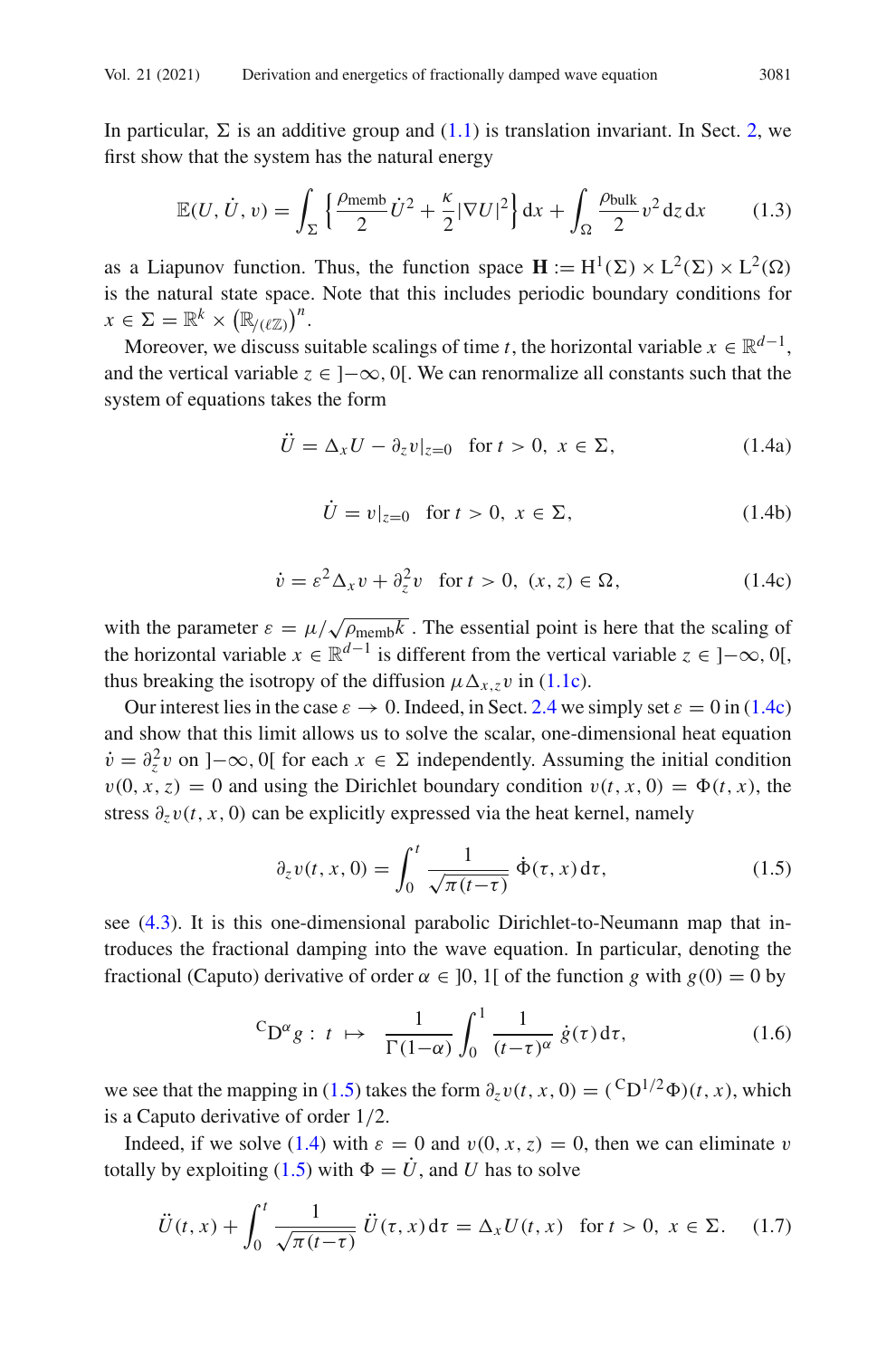This is a fractionally damped wave equation where the damping is generated by a fractional Caputo derivative of order 3/2, and this fractional derivative acts locally with respect to the space variable  $x \in \Sigma$ .

In Sect. [2.5,](#page-8-0) we follow the approach in  $[9,12,12]$  $[9,12,12]$  $[9,12,12]$  and discuss the dispersion relations for our normalized system [\(1.4\)](#page-2-2) and show that, for the limit case  $\varepsilon = 0$ , the dispersion relation reads  $(i\omega)^2 + (i\omega)^{3/2} + |k|^2 = 0$ , where Im  $\omega \ge 0$  is enforced by the stability through the Liapunov function  $E$ . Hence, for small  $|k|$  we obtain the new dispersion relation

$$
\omega(k) = \left(\pm \frac{\sqrt{3}}{2} + \frac{1}{2}\right) |k|^{4/3} + O(|k|^2)_{k \to 0}.
$$

There is a rich mathematical literature on linear and nonlinear partial differential equations involving fractional time derivatives, see, e.g.,  $[1,11,20,23,24,26]$  $[1,11,20,23,24,26]$  $[1,11,20,23,24,26]$  $[1,11,20,23,24,26]$  $[1,11,20,23,24,26]$  $[1,11,20,23,24,26]$  $[1,11,20,23,24,26]$ . Moreover, the appearance of fractional derivatives via Dirichlet-to-Neumann maps is a well-known phenomenon, see, e.g., [\[6](#page-22-10), Ch. 1.1, Eqn. (1.2)] for an early reference or [\[17](#page-23-7)] for applications in electrochemistry. Indeed, there is an extensive mathematical literature on the so-called harmonic extension method, where fractional operators are expressed via suitable Dirichlet-to-Neumann maps, see [\[2\]](#page-22-11) and the recent generalization in [\[7\]](#page-22-12) allowing for fractional time derivatives.

Our focus is different, because we want to show that  $(1.7)$  appears as a rigorous limit for  $\varepsilon \to 0^+$  in the coupled system [\(1.4\)](#page-2-2). For this, in Sect. [3](#page-9-0) we develop the linear semigroup theory by showing that the semigroups  $e^{tA_{\varepsilon}} : H \to H$  exist for all  $\varepsilon > 0$  and are bounded in norm by  $C(1+t)$ . In Theorem [3.3,](#page-14-0) we establish the strong convergence  $e^{tA_{\varepsilon}}w_0 \to e^{tA_0}w_0$  for  $\varepsilon \to 0^+$ , which holds for all  $t > 0$  and  $w_0 \in \mathbf{H}$ . For more regular initial conditions  $w_0$ , we obtain the quantitative estimate

$$
\|e^{tA_{\varepsilon}}w_0-e^{tA_0}w_0\|_{\mathbf{H}}\leq \sqrt{\varepsilon t} (2.3+t)^2 \left(\|w_0\|_{\mathbf{H}}+\|\nabla_x w_0\|_{\mathbf{H}}\right).
$$

In Sect. [4,](#page-15-0) we return to the energetics and the dissipation for the damped wave equation. By starting from the natural energy and dissipation in the PDE system [\(1.4\)](#page-2-2) with  $\varepsilon = 0$  and the explicit solution for  $v(t, x, z)$  in terms of  $\dot{U}(\tau, x)$ , we obtain a natural energy functional **E** for the fractionally damped wave equation that is non-local in time:

<span id="page-3-0"></span>
$$
\mathbf{E}(U(t), [\dot{U}(\cdot)]_{[0,t]}) = \int_{\Sigma} \left\{ \frac{1}{2} \dot{U}(t,x)^2 + \frac{1}{2} |\nabla U(t,x)|^2 + \int_0^t \int_0^t \frac{1}{4\sqrt{\pi}(2t-r-s)^{3/2}} \dot{U}(r,x) \dot{U}(s,x) ds dr \right\} dx,
$$
\n(1.8a)

where  $[U(\cdot)]_{[0,t]}$  indicates the dependence on  $U(s)$  for  $s \in [0, t]$ . For solutions *U* of [\(1.7\)](#page-2-3), we obtain an energy–dissipation balance with a non-local dissipation:

$$
\frac{\mathrm{d}}{\mathrm{d}t} \mathbf{E}(U(t), [\dot{U}(\cdot)]_{[0,t]}) = -\int_{\Sigma} \int_0^t \int_0^t \frac{1}{\sqrt{\pi} (2t - r - s)^{1/2}} \, \ddot{U}(r, x) \ddot{U}(s, x) \, \mathrm{d}s \, \mathrm{d}r \, \mathrm{d}x. \tag{1.8b}
$$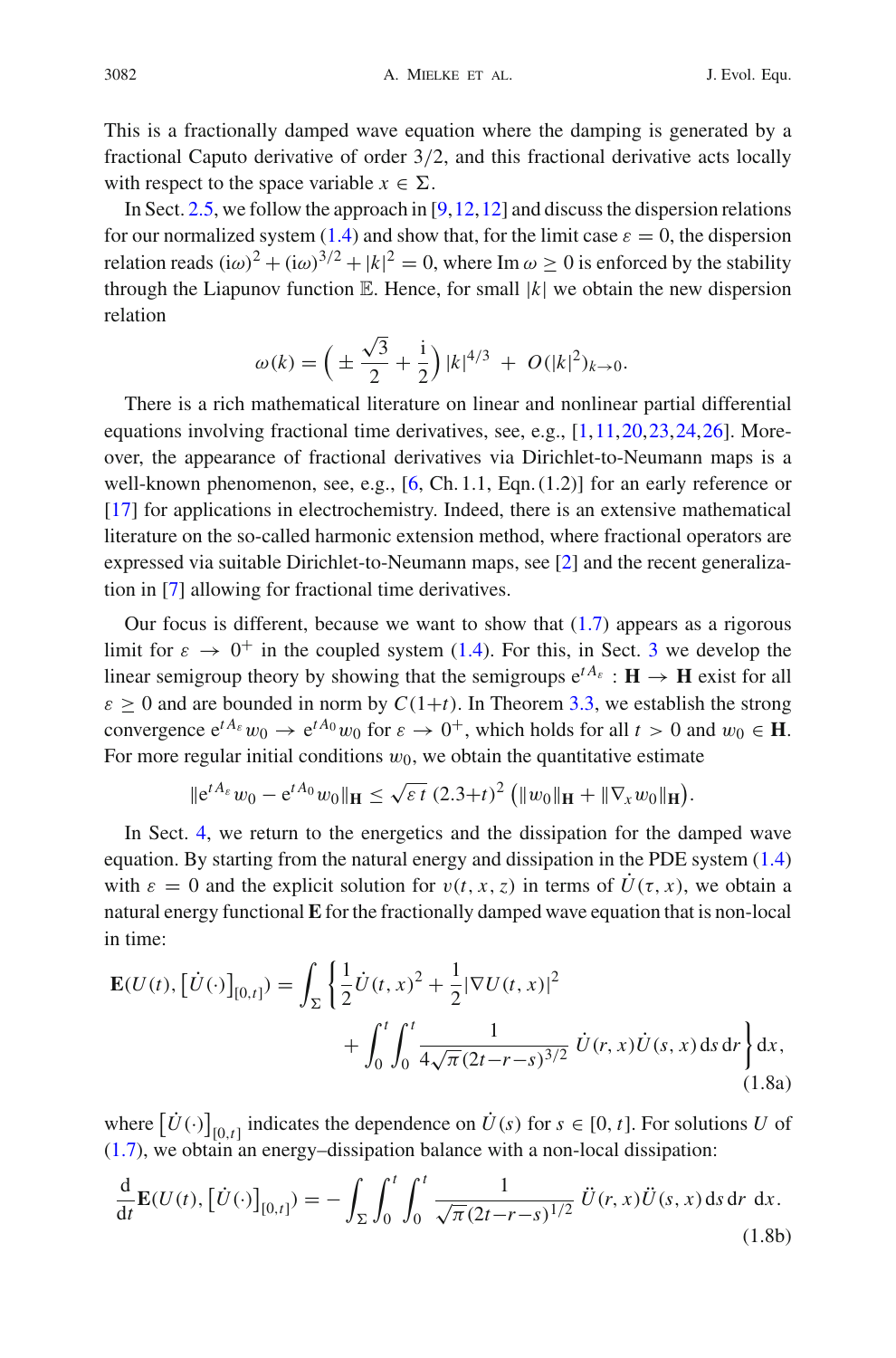Related results are obtained in [\[8](#page-22-13)[,23](#page-23-4),[25\]](#page-23-8), but there typically only energy–dissipation inequalities are derived. It is surprising to see that the two non-local kernels in [\(1.8\)](#page-3-0) that depend on  $t-r$ ,  $t-s \in [0, T]$  are only depending on the sum  $(t-r) + (t-s) =$ 2*t*−*r*−*s*, which derives from very specific scaling properties of the heat kernel.

#### <span id="page-4-0"></span>**2. The formal modeling**

In this section, we describe the formal modeling, including the energy functional, the scalings and the derivation of the fractionally damped wave equation as the scaling limit.

#### 2.1. The energy functional and the state space

We return to the full system  $(1.1)$  and observe that it has the form of a damped Hamiltonian system with the total energy  $\mathbb{E}(U, \dot{U}, v)$  given in [\(1.3\)](#page-2-4). Indeed, taking the time derivative along solutions  $t \mapsto (U(t), v(t))$  of [\(1.1\)](#page-1-2) we find

$$
\frac{d}{dt} \mathbb{E}(U(t), \dot{U}(t), v(t)) = \int_{\Sigma} \left( \rho_{\text{memb}} \dot{U} \ddot{U} + \kappa \nabla_x \dot{U} \cdot \nabla_x U \right) dx + \int_{\Omega} \rho_{\text{bulk}} v \dot{v} dx dz
$$
\n
$$
\stackrel{(1.1a),(1.1c)}{=} \int_{\Sigma} U_t \mu v_z dx + \int_{\Omega} \mu v \Delta_{x,z} v dx dz \stackrel{(1.1b)}{=} - \int_{\Omega} \mu (|\nabla_x v|^2 + v_z^2) dx dz \le 0.
$$

Here we used that the integration by parts  $\int_{\Sigma} \nabla_x U \cdot \nabla_x U dx = -\int_{\Sigma} U \Delta_x U dx$  does not generate boundary terms because  $\Sigma$  has the form [\(1.2\)](#page-1-4).

Thus, E acts as a Liapunov function and it is a bounded quadratic form on the Hilbert space  $\mathbf{H} = H^1(\Sigma) \times L^2(\Sigma) \times L^2(\Omega)$ , which we consider as the basic state space for our problem. In Sect. [3](#page-9-0) we will show that  $(1.1)$  has a unique solution for each initial value  $w_0 = (U(0), \dot{U}(0), v(0)) \in \mathbf{H}$ .

More precisely, the system  $(1.1)$  can be written as a damped Hamiltonian system for the states  $X = (U, P, p)$  where  $P = \rho_{\text{memb}} \dot{U}$  and  $p = \rho_{\text{bulk}} v$ . With  $\mathbb{E}(U, P, p) =$  $\mathbb{E}(U, \frac{1}{\rho_{\text{memb}}}P, \frac{1}{\rho_{\text{bulk}}}p)$  we have

$$
\begin{pmatrix} \dot{U} \\ \dot{P} \\ \dot{\rho} \end{pmatrix} = (\mathbb{J} - \mathbb{K})\mathcal{D}\mathbb{E}(U, P, p) \text{ with } \mathbb{J} = \begin{pmatrix} 0 & I & 0 \\ -I & 0 & 0 \\ 0 & 0 & 0 \end{pmatrix} \text{ and } \mathbb{K} = \begin{pmatrix} 0 & 0 & 0 \\ 0 * \mu \partial_z \Box_{z=0} \\ 0 * -\mu \Delta_{x,z} \end{pmatrix},
$$

where K : dom(K)  $\subset$  **X**  $\rightarrow$  **X** := L<sup>2</sup>( $\Sigma$ )  $\times$  L<sup>2</sup>( $\Sigma$ )  $\times$  L<sup>2</sup>( $\Omega$ ) is defined as the selfadjoint, unbounded operator induced by the quadratic dissipation potential

$$
\mathcal{R}^*(\Pi, \Xi, \xi) := \frac{\mu}{2} \int_{\Omega} |\nabla_{x,z} \xi|^2 dx dz + \chi_*(\Xi, \xi),
$$
  
with  $\chi_*(\Xi, \xi) = \begin{cases} 0 & \text{if } \Xi = \xi|_{z=0}, \\ \infty & \text{else.} \end{cases}$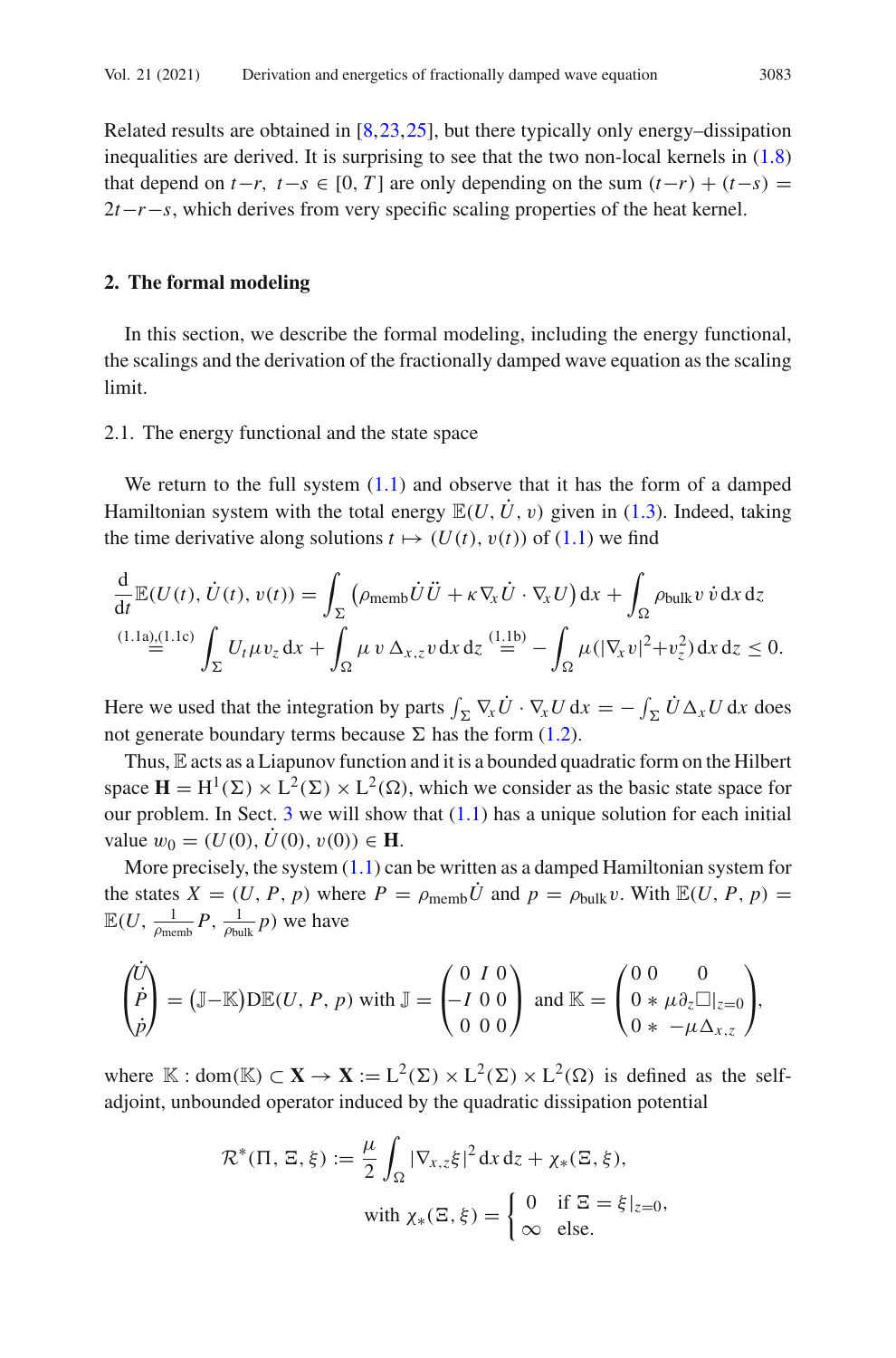#### 2.2. A long-wave scaling

To obtain a first understanding of the different scaling of horizontal and vertical spatial variables, we study the long-wave scaling for the wave equation. This mean that we scale the horizontal space variable  $x$  and the time variable  $t$  with the same factor  $\delta > 0$ . For the moment, we assume that the membrane constants  $\rho_{\text{memb}}$  and k are given and of order 1, while  $\rho_{\text{bulk}}$  and  $\mu$  are much smaller. More general scalings are discussed in the following subsection.

Without loss of generality, we keep *U* fixed and obtain velocities  $\dot{U}$  of order  $\delta$ . Hence, to keep the no-slip condition, we also need to rescale v by a factor  $\delta$ . The main point is that we want *z* to be rescaled by a smaller factor, let us say  $\delta^{\alpha}$  with  $\alpha \in [0, 1]$ . This implies that  $\partial_z v$  scales like  $\delta^{1+\alpha}$ . Thus, to treat the coupling term  $\mu \partial_z v|_{z=0}$  of the same order as  $\ddot{U}$  and  $\nabla_x U$ , we need to assume that  $\mu$  also scales with  $\delta$ , namely like  $\delta^{1-\alpha}$ . Finally, we also assume the appropriate scaling for  $\rho_{\text{bulk}}$ , namely

$$
\hat{x} = \delta x, \quad \hat{t} = \delta t, \quad \hat{z} = \delta^{\alpha} z, \quad \hat{U} = U, \quad v = \delta \hat{v}, \quad \mu = \delta^{1-\alpha} \hat{\mu}, \quad \rho_{\text{bulk}} = \delta^{\alpha} \hat{\rho}_{\text{bulk}}.
$$

Hence, this long-wave scaling with small  $\delta$  is indeed suitable, if the bulk quantities  $\rho_{\text{bulk}}$  and  $\mu$  are much smaller than the membrane quantities  $\rho_{\text{memb}}$  and stiffness k.

Inserting these scalings (and dropping the hats), we find the transformed system

$$
\rho_{\text{memb}} \ddot{U} = \kappa \Delta_x U - \mu \partial_z v|_{z=0} \text{ and } \dot{U} = v|_{z=0} \quad \text{on } \Sigma,
$$
  
\n
$$
\rho_{\text{bulk}} \dot{v} = \mu (\delta^{2-2\alpha} \Delta_x + \partial_z^2) v \qquad \text{in } \Omega.
$$
 (2.1)

Here, the case of small  $\delta$  is relevant, and in the limit  $\delta \to 0^+$  we obtain the fractionally damped wave equation.

## 2.3. Non-dimensionalizing by a general scaling

We fully non-dimensionalize the system by considering general rescalings, where we scale *x*, *z*, and *t* independently:

$$
\hat{x} = a x, \quad \hat{t} = b t, \text{ and } \hat{z} = c z,
$$

but do not assume any scaling on the material parameters  $\rho_{\text{memb}}$ ,  $\kappa$ ,  $\rho_{\text{bulk}}$ , and  $\mu$ . We keep  $\hat{U} = U$  (which is always possible by linearity), but need to rescale  $v = b \hat{v}$ to transform the no-slip condition  $U = v|_{z=0}$  into  $\partial_{\hat{t}}U = \hat{v}|_{\hat{z}=0}$ . The transformed equations read (after dropping the hats) as follows

$$
\rho_{\text{memb}} b^2 \ddot{U} = \kappa a^2 \Delta_x U - \mu b c \partial_z v|_{z=0} \text{ on } \Sigma,
$$
  

$$
\rho_{\text{bulk}} b^2 \dot{v} = \mu b c^2 \partial_z^2 v + \mu a^2 b \Delta_x v \text{ in } \Omega.
$$

Dividing the equations by  $\rho_{\text{memb}}b^2$  and  $\rho_{\text{bulk}}b^2$  respectively, we can equate the first three of the four coefficients to 1, namely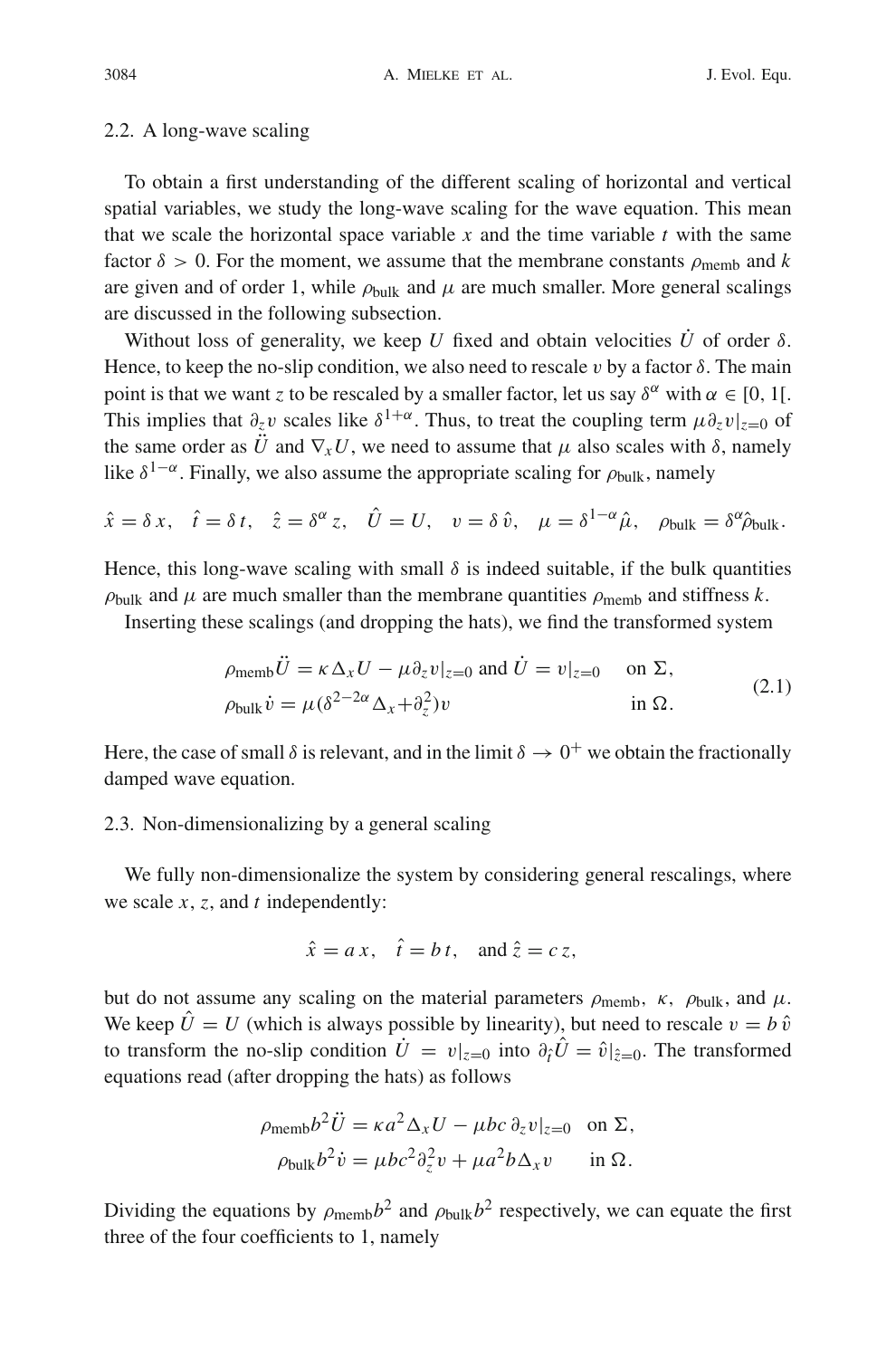$$
\frac{\kappa a^2}{\rho_{\text{memb}}b^2} = 1, \quad \frac{\mu c}{\rho_{\text{memb}}b} = 1, \quad \frac{\mu c^2}{\rho_{\text{bulk}}b} = 1.
$$

We obtain the solution

$$
a^2 = \frac{\rho_{\text{bulk}}^2 \mu^2}{\rho_{\text{memb}}^3 \kappa}, \quad b = \frac{\rho_{\text{bulk}} \mu}{\rho_{\text{memb}}^2}, \quad \text{and } c = \frac{\rho_{\text{bulk}}}{\rho_{\text{memb}}},
$$

and the remaining fourth coefficient reads

$$
\varepsilon := \left(\frac{\mu a^2}{\rho_{\text{bulk}}b}\right)^{1/2} = \frac{a}{c} = \frac{\mu}{\sqrt{\rho_{\text{memb}}\kappa}}.
$$

The non-dimensionalized coupled system now reads

$$
\ddot{U} = \Delta_x U - \partial_z v|_{z=0} \text{ and } \dot{U} = v|_{z=0} \text{ on } \Sigma, \quad \dot{v} = \varepsilon^2 \Delta_x v + \partial_z^2 v \text{ in } \Omega,
$$

which is exactly the renormalized system  $(1.4)$ , which is studied subsequently.

Hence, the system [\(1.1\)](#page-1-2) has a unique non-dimensional parameter  $\varepsilon = \mu/\sqrt{\rho_{\text{memb}} k}$ that describes the effective anisotropy of the diffusion in the bulk  $\Omega$ . Subsequently, we are interested in the case of very small  $\varepsilon$  and indeed in the limit  $\varepsilon \to 0^+$ .

We can interpret  $\varepsilon$  as the ratio of three different length scales. Choosing an arbitrary timescale  $t_0 > 0$ , we have the diffusion length  $\ell_{diff}$ , the "equivalent membrane thickness"  $\ell_{\text{thick}}$ , and the membrane travel length  $\ell_{\text{trav}}$  given by

$$
\ell_{\text{diff}}(t_0) = \left(\frac{\mu t_*}{\rho_{\text{bulk}}}\right)^{1/2}, \ \ \ell_{\text{thick}} = \frac{\rho_{\text{memb}}}{\rho_{\text{bulk}}}, \ \ \ell_{\text{trav}}(t_0) = t_0 c_{\text{memb}} = t_0 \left(\frac{\kappa}{\rho_{\text{memb}}}\right)^{1/2},
$$

where  $c$ <sub>memb</sub> is the wave speed in the undamped membrane. Now our dimensionless parameter  $\varepsilon$  is given by

$$
\varepsilon = \frac{\ell_{\text{diff}}(t_0)^2}{\ell_{\text{thick}} \ell_{\text{trav}}(t_0)} \quad \text{for all} \ \ t_0 > 0.
$$

To make the definition even more intrinsic, we may choose  $t_0$  as a characteristic time  $t<sub>*</sub>$  for the system. We ask that the time  $t<sub>*</sub>$  is chosen such that the corresponding diffusion length scale equals the equivalent membrane thickness, viz.  $\ell_{diff}(t_*) = \ell_{thick}$ . This yields

$$
t_* = \frac{\rho_{\text{memb}}^2}{\mu \rho_{\text{bulk}}}
$$
 and  $\ell_{\text{trav}}(t_*) = t_* c_{\text{memb}} = \frac{\rho_{\text{memb}}^{3/2} \kappa^{1/2}}{\mu \rho_{\text{bulk}}}$ .

The scalings of time and horizontal and vertical lengths are now given as

$$
t = t_* \hat{t}, \quad x = \ell_{\text{trav}}(t_*) \hat{x}, \quad z = \ell_{\text{thick}} \hat{z}.
$$

This leads to the final relation

$$
\varepsilon = \frac{\ell_{\text{thick}}}{\ell_{\text{trav}}(t_*)} = \frac{\mu}{\sqrt{\rho_{\text{memb}}\kappa}}.
$$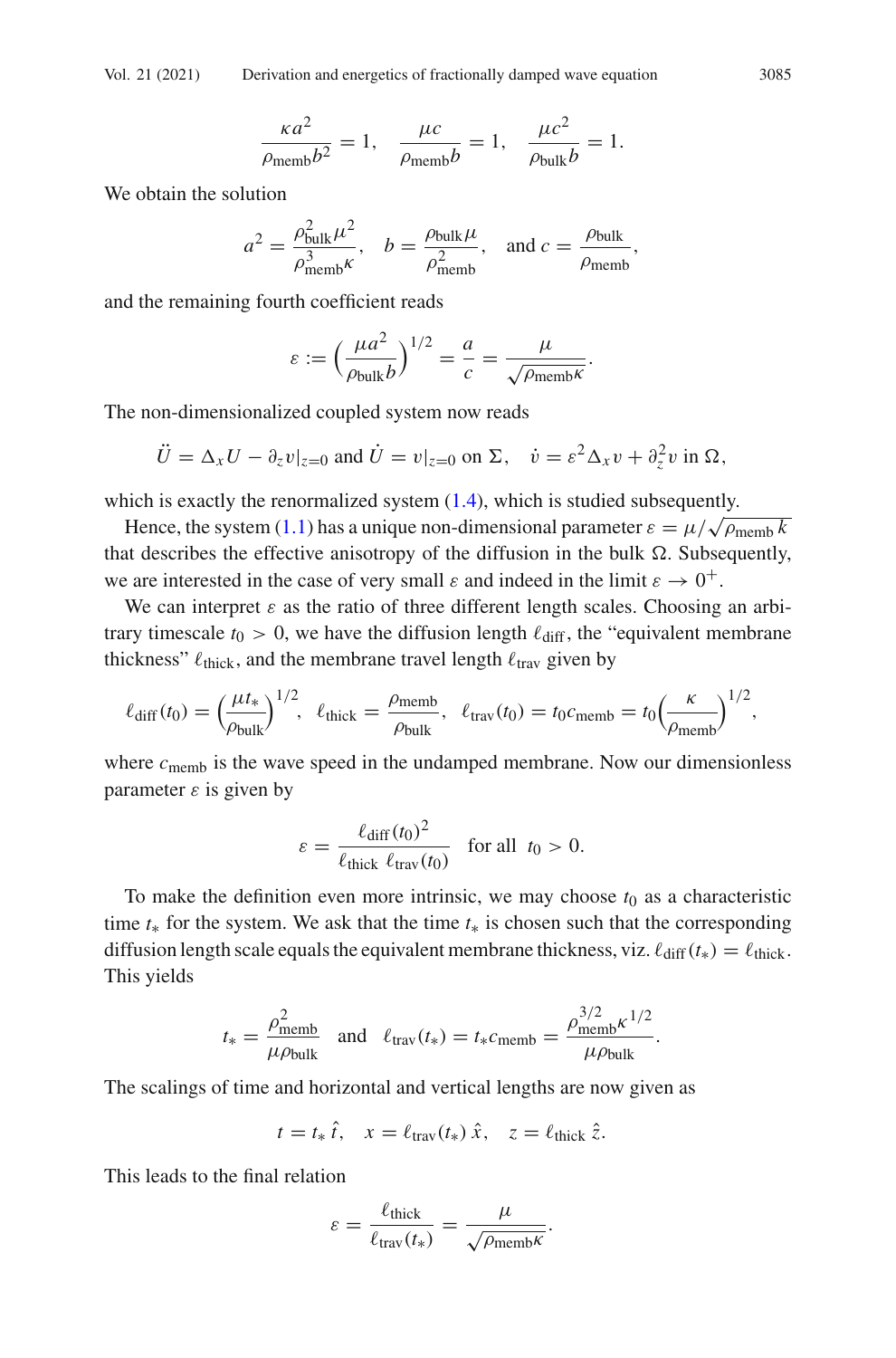Typical parameters for the experimental setup consisting of a lipid monolayer, such as DPPC at the water–air interface, are  $\rho_{\text{memb}} = 10^{-6} \text{ kg/m}^2$ ,  $\mu = 10^{-3} \text{ Pa s} =$  $10^{-3}$  kg/(s m), and  $\kappa = 10^{-2}$  N/m, where for  $\rho_{\text{memb}}$  the surface excess mass density was used. These parameters yield  $\varepsilon = 10$ . Although this value is not small, it does not contradict our argumentation. As shown in [\[9](#page-22-7)], different waves can coexist in such a system, the longitudinal capillary waves with  $|\omega|^{3/2} \approx |k|^2$  being only one of them. In particular, it is interesting that the dispersion of this wave, which has been known in the literature since [\[15\]](#page-22-2), follows from our general calculation as a rigorous limit.

## <span id="page-7-0"></span>2.4. The limit model and the fractionally damped wave equation

We now study the limit equation by setting  $\varepsilon = 0$  in the rescaled system [\(1.4\)](#page-2-2). The justification of taking this limit is given in the following section.

After setting  $\varepsilon = 0$ , we obtain the system

$$
\ddot{U}(t,x) = \Delta_x U(t,x) - \partial_z v(t,x,0) \qquad \text{for } t > 0, \ x \in \Sigma,
$$
 (2.2a)

<span id="page-7-5"></span><span id="page-7-3"></span><span id="page-7-2"></span><span id="page-7-1"></span>
$$
\dot{U}(t,x) = v(t,x,0) \qquad \text{for } t > 0, \ x \in \Sigma,
$$
 (2.2b)

$$
\dot{v}(t, x, z) = \partial_z^2 v(t, x, z) \qquad \text{for } t > 0, \ (x, z) \in \Omega. \tag{2.2c}
$$

The important point is now that the equation for  $(2.2c)$  can be solved explicitly by the use of the properly rescaled one-dimensional heat kernel  $H(t, y) = (4\pi t)^{-1/2} e^{-y^2/(4t)}$ . Note that  $x \in \Omega$  appears now as a parameter only, since the diffusion in *x*-direction is lost.

The solution of  $(2.2c)$  with the boundary condition  $(2.2b)$  and the initial condition  $v(0, x, z) = 0$  takes the explicit form

$$
v(t, x, z) = \int_0^t 2 \partial_z H(t-\tau, z) \dot{U}(\tau, x) d\tau,
$$

see Sect. [4.1](#page-15-1) for a derivation. Taking the derivative with respect to *z* and using that the heat kernel *H* satisfies  $\partial_z^2 H = \partial_t H$ , we obtain

$$
\partial_z v(t, x, z) = \int_0^t 2 \partial_t H(t - \tau, z) \dot{U}(\tau, x) d\tau = \int_0^t 2H(t - \tau, z) \ddot{U}(\tau, x) d\tau,
$$

where for the integration by parts in the last identity we exploited  $\dot{U}(t, x, 0) =$  $v(t, x, 0) = 0$  and  $H(0, z) = 0$  for  $z < 0$ . Thus, evaluation at  $z = 0$  and using  $H(t, 0) = (4\pi t)^{-1/2}$ , the coupling term in [\(2.2a\)](#page-7-3) reduces to

<span id="page-7-4"></span>
$$
\partial_z v(t, x, 0) = \int_0^t 2H(t-\tau, 0)\ddot{U}(\tau, x) d\tau = \int_0^{\tau} \frac{1}{\sqrt{\pi(t-\tau)}} \ddot{U}(\tau, x) d\tau. \quad (2.3)
$$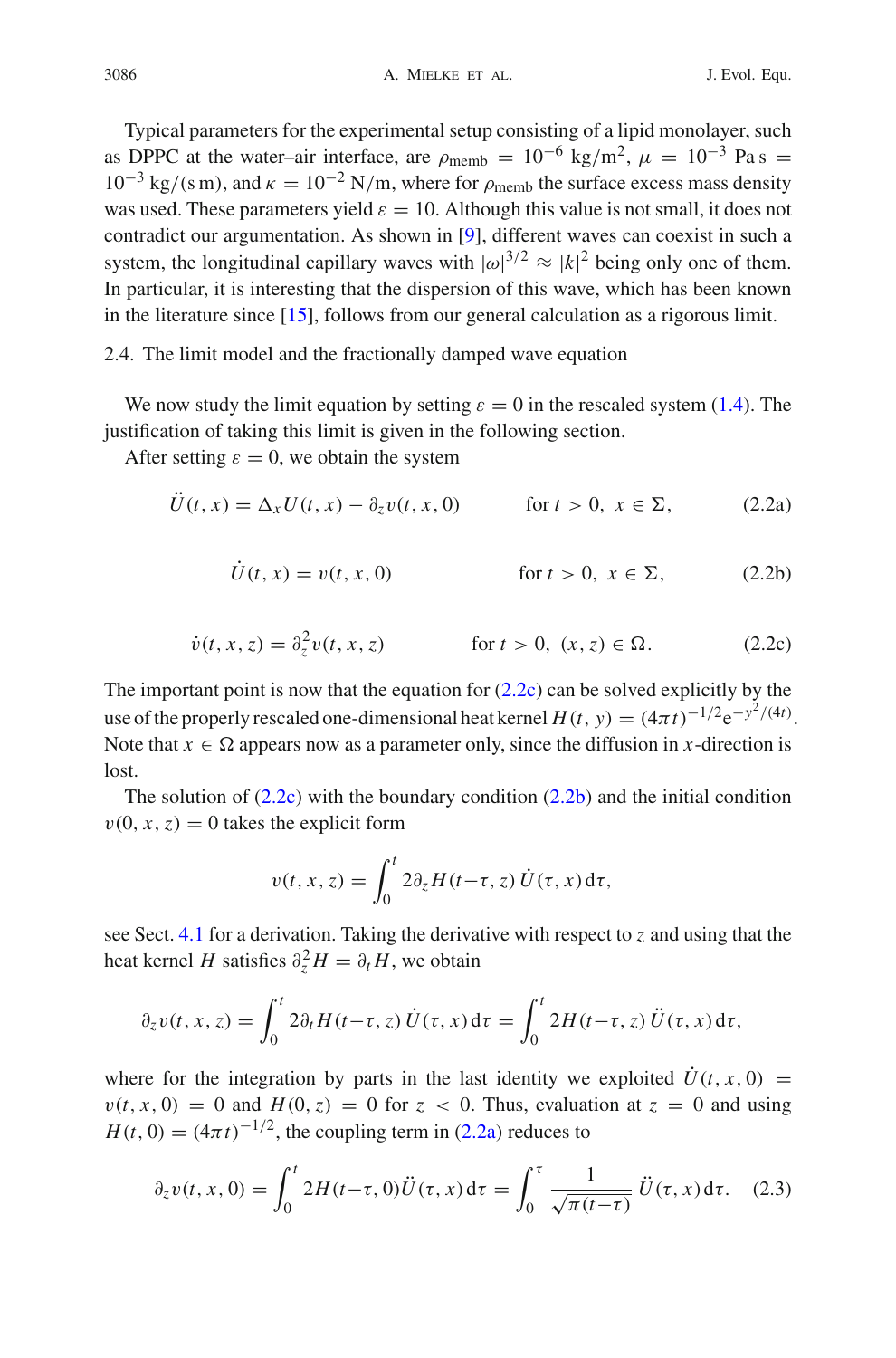Through these formulas, we see how kinetic energy is moved from the membrane via the no-slip condition  $(2.2b)$  into the one-dimensional diffusion equation. Through the memory kernel in  $(2.3)$  the energy is restored partially in a delayed fashion, which leads to a fractional damping, here of order 3/2. Because in the bulk  $\Omega = \Sigma \times [-\infty, 0]$ there is no coupling between different points  $x \in \Sigma$ , this damping is non-local in time but local with respect to  $x \in \Sigma$ .

Joining everything, we see that the limiting system [\(2.2\)](#page-7-5) contains the fractionally damped wave equation

<span id="page-8-1"></span>
$$
\ddot{U}(t,x) + \int_0^t \frac{1}{\sqrt{\pi(t-\tau)}} \, \ddot{U}(\tau,x) \, \mathrm{d}\tau = \Delta U(t,x) \quad \text{on } \Sigma. \tag{2.4}
$$

An analysis concerning existence of solutions and concerning the energetics is given in Sect. [4.](#page-15-0)

#### <span id="page-8-0"></span>2.5. The dispersion relations

Following  $[12]$  $[12]$ , we consider special solutions of  $(3.1)$  obtained by a Fourier ansatz. For the temporal growth factor  $\mu = i\omega \in \mathbb{C}$  with Re  $\mu \leq 0$  and the wave vector  $k \in \mathbb{R}^{d-1}$  we set

$$
(U(t, x), V(t, x), v(t, x, z)) = e^{\mu t + ik \cdot x} (a, b, c e^{\gamma z})
$$

with  $a, b, c, \gamma \in \mathbb{C}$  and  $\text{Re}\gamma > 0$ . From  $V = U_t$ , we obtain  $b = a\mu$ , while  $v|_{z=0} = V$ implies  $c = b = a\mu$ . Finally, we have to satisfy the membrane equation  $U_{tt} = \Delta_x U$  $v_z|_{z=0}$  and the diffusion equation  $\partial_t v = \varepsilon^2 \Delta_x v + \partial_z^2 v$ , which leads to the algebraic relations (since only  $a \neq 0$  is interesting)  $\mu^2 = -|k|^2 - \mu \gamma$  and  $\mu = -\varepsilon^2 |k|^2 + \gamma^2$ . As in [\[12](#page-22-0)], we eliminate the variable  $\gamma$  and obtain the dispersion relation

$$
0 = \Gamma(\mu, k) = (\mu^2 + |k|^2)^2 - \varepsilon^2 \mu^2 |k|^2 - \mu^3,
$$

where we still need to be careful to satisfy Re  $\mu \leq 0$  and Re  $\gamma > 0$  with  $\gamma^2 =$  $\mu+\varepsilon^2|k|^2.$ 

For short waves, i.e.,  $|k| \gg 1$ , we obtain the expansion

$$
\mu = -i|k| - \frac{|k|}{2} \left( \varepsilon^2 - \frac{i}{|k|} \right)^{1/2} + \text{h.o.t.}
$$

In the case  $\varepsilon > 0$ , this means that short waves travel at speed 1, but are damped proportional to |k|. The limit  $\varepsilon = 0$  leads to a significantly smaller damping, namely one of order  $|k|^{1/2}$ .

As expected due to the scaling discussed in the previous subsections, the case of long waves, i.e.,  $|k| \ll 1$ , is not so sensitive with respect to  $\varepsilon$ . For all  $\varepsilon \ge 0$ , we find the expansion

$$
\mu = -\left(\frac{1}{2} \pm \frac{i\sqrt{3}}{2}\right) |k|^{4/3} + \text{h.o.t.}
$$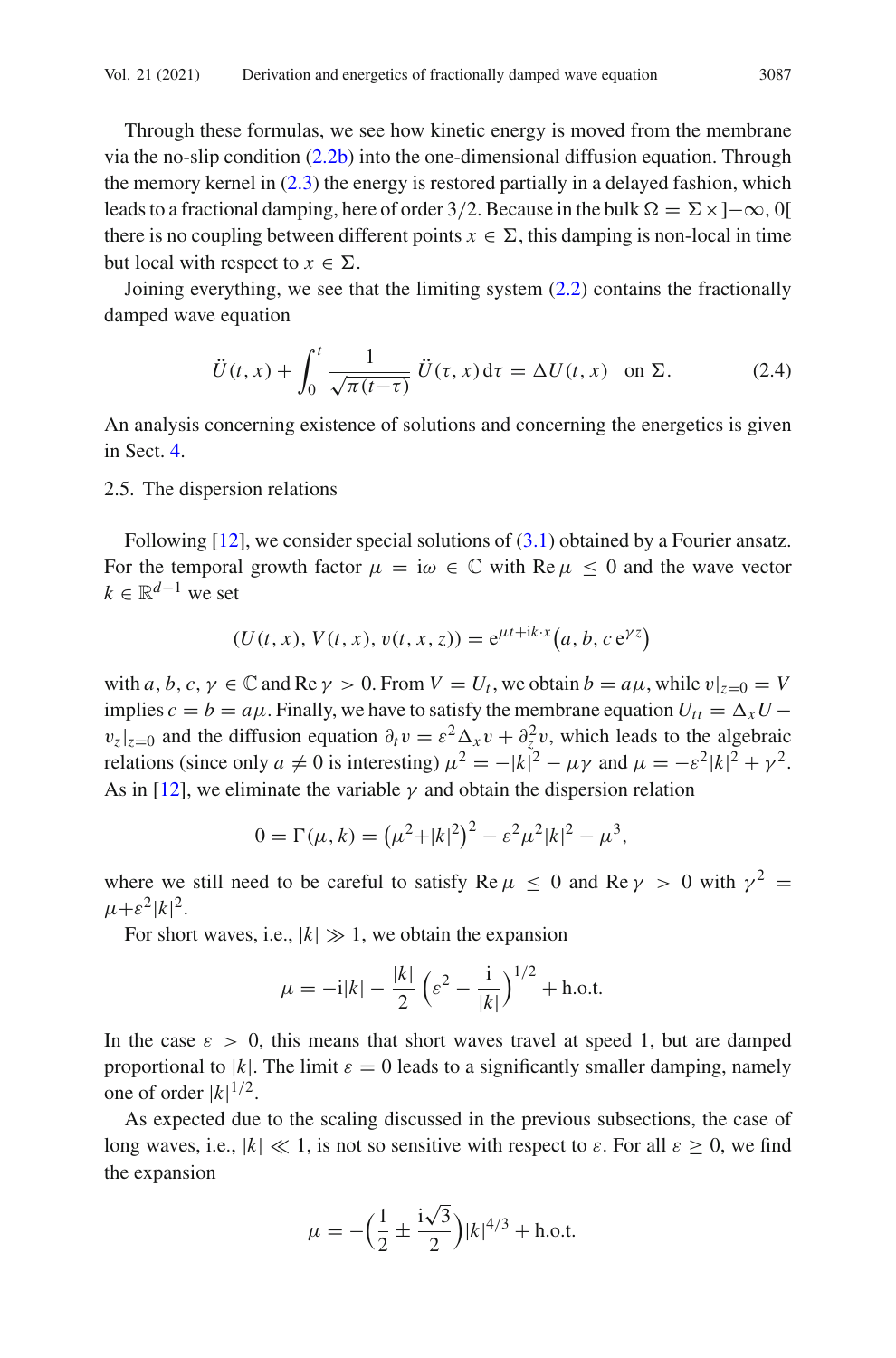In particular, we find that the waves slow down for  $|k| \to 0$ , because the wave speed takes the form  $c(k) = \text{Im}(\mu(k)/|k|) = \pm |k|^{1/3}\sqrt{3}/2 + \text{h.o.t. Moreover, the damping}$ is very low, because it is proportional to  $|k|^{4/3}$ .

#### <span id="page-9-0"></span>**3. Convergence result for the semigroup**

From now on, it suffices to consider the rescaled system, where  $\varepsilon > 0$  appears as the only small parameter:

<span id="page-9-1"></span>
$$
\ddot{U} = \Delta_x U - \partial_z v|_{z=0} \qquad \text{for } t > 0, \ x \in \Sigma,
$$
 (3.1a)

$$
\dot{U} = v|_{z=0} \qquad \text{for } t > 0, \ x \in \Sigma,
$$
 (3.1b)

$$
\dot{v} = \varepsilon^2 \Delta_x v + \partial_z^2 v \qquad \text{for } t > 0, \ (x, z) \in \Omega = \Sigma \times ]-\infty, 0[.
$$
 (3.1c)

In this section, we first prove existence of solutions for the initial boundary value problem and then show that in the limit  $\varepsilon \to 0$  the corresponding solutions  $t \mapsto$  $w_{\varepsilon}(t) \in \mathbf{H}$  converge strongly to  $t \mapsto w_0(t)$  in the Hilbert space **H**. For this, it is sufficient to employ the classical theory of Trotter and Kato, see, e.g., [\[19,](#page-23-9) Sec. 3.3], where convergence of the resolvent implies convergence of the semigroup.

## 3.1. Formulation via strongly continuous semigroups

By introducing the variable  $V = \dot{U}$  and setting  $w = (U, V, v)$ , we rewrite system [\(3.1\)](#page-9-1) in the form  $\dot{w} = A_{\varepsilon}w$  and will show that the solutions w can be obtained in the form  $w(t) = e^{t A_{\varepsilon}} w_0$ , i.e., we have to show that  $A_{\varepsilon}$  is the generator of a strongly continuous semigroup on the space  $\mathbf{H} = H^1(\Sigma) \times L^2(\Sigma) \times L^2(\Omega)$ . We define the unbounded linear operators  $A_{\varepsilon}: D(A_{\varepsilon}) \subset \mathbf{H} \to \mathbf{H}$  via

$$
D(A_{\varepsilon}) = \left\{ (U, V, v) \in H^{2}(\Sigma) \times H^{1}(\Sigma) \times (X_{1}^{\varepsilon}(\Omega) \cup Y^{\varepsilon}(\Omega)) \mid v|_{z=0} = V \text{ on } \Sigma \right\},\
$$

$$
A_{\varepsilon} \begin{pmatrix} U \\ V \\ v \end{pmatrix} = \begin{pmatrix} V \\ \Delta_{x}U - (\partial_{z}v)|_{z=0} \\ \varepsilon^{2}\Delta_{x}v + \partial_{z}^{2}v \end{pmatrix}.
$$

Here the spaces  $X_{\lambda}^{\varepsilon}(\Omega)$  with  $\lambda > 0$  and  $Y^{\varepsilon}(\Omega)$  are defined via

$$
X_{\lambda}^{\varepsilon}(\Omega) := \left\{ v \in L^{2}(\Omega) \, \middle| \, \varepsilon^{2} \Delta_{x} v + \partial_{z}^{2} v - \lambda v = 0, \ v \middle|_{z \in 0} \in H^{1}(\Sigma) \right\} \text{ and}
$$
  

$$
Y^{\varepsilon}(\Omega) := \left\{ v \in L^{2}(\Omega) \, \middle| \, \varepsilon^{2} \Delta_{x} v + \partial_{z}^{2} v \in L^{2}(\Omega), \ v \middle|_{z=0} = 0 \right\}.
$$

We emphasize that the domain for  $\varepsilon = 0$  is different from the domains for  $\varepsilon > 0$ , because of the missing *x*-derivatives for  $v$  in the first case. Nevertheless, the trace of v at  $\zeta = 0$  is well defined in  $L^2(\Sigma)$  because  $\partial_{\zeta} v$  lies in  $L^2(\Sigma, H^1(]-\infty, 0[))$  and  $H^1(]-\infty, 0[)$  embeds continuously into  $C^0([-0,\infty, 0[).$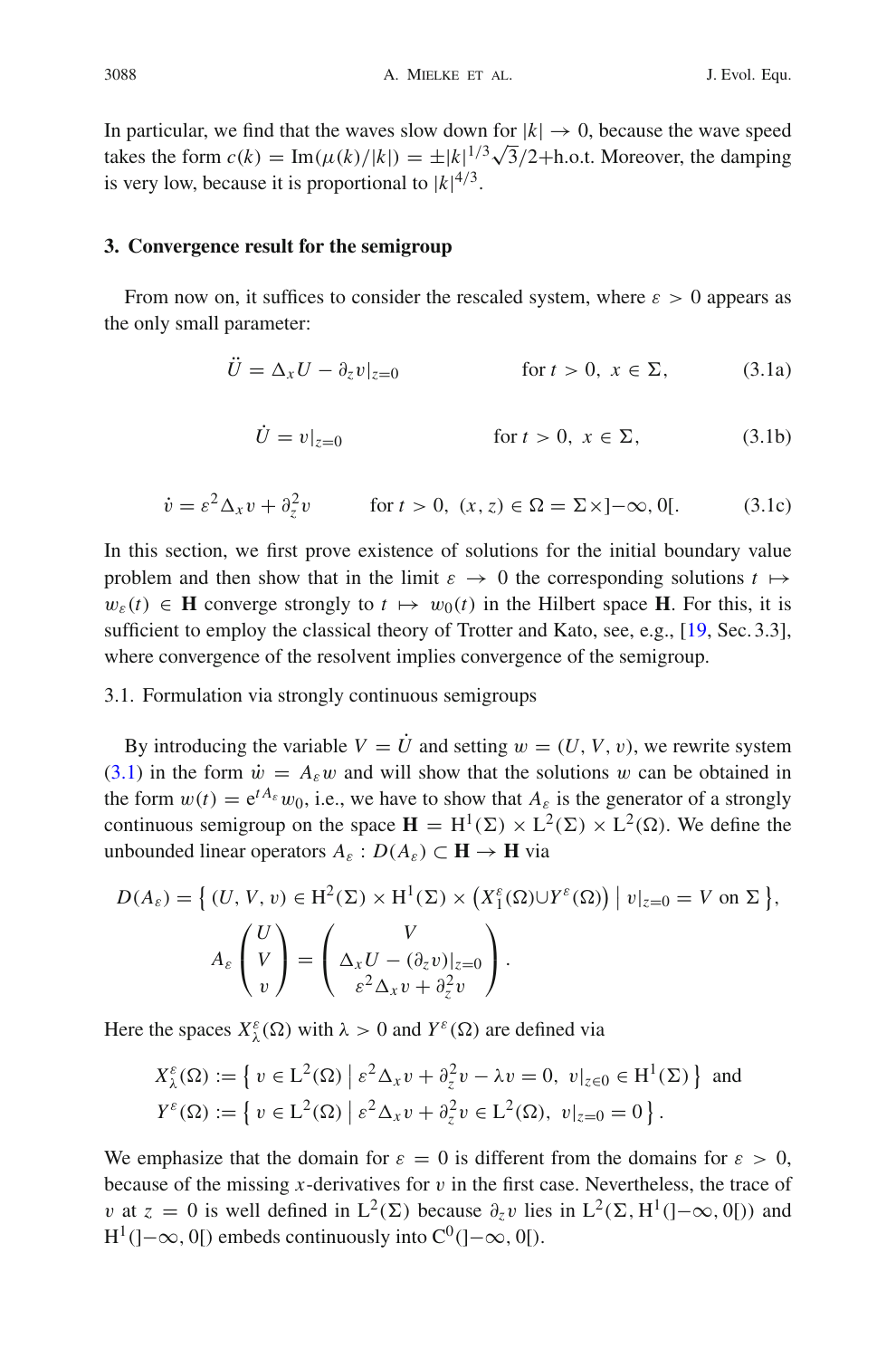More precisely, for  $\varepsilon > 0$  we may apply the classical elliptic regularity theory from [\[14](#page-22-14)] which shows that  $Y^{\varepsilon}(\Omega)$  is a closed subspace of  $H^2(\Omega)$  whereas  $X^{\varepsilon}_{\lambda}(\Omega)$  is only contained in  $H^{3/2}(\Omega)$  but not in  $H^2(\Omega)$ . In Step 3 of the proof below, we will show that for  $\varepsilon > 0$  we have

<span id="page-10-0"></span>
$$
X_{\lambda}^{\varepsilon}(\Omega) \cup Y^{\varepsilon}(\Omega) = X_1^{\varepsilon}(\Omega) \cup Y^{\varepsilon}(\Omega) \text{ for all } \lambda > 0.
$$
 (3.2)

For  $\varepsilon = 0$ , the spaces  $X^0_\lambda(\Omega)$  and  $Y^0(\Omega)$  have lower regularity in  $x \in \Sigma$ , namely

$$
X_{\lambda}^{0}(\Omega) = \{ v \in H^{1}(\Omega) \mid v(x, z) = e^{\sqrt{\lambda}z}v(x, 0), v(\cdot, 0) \in H^{1}(\Sigma) \},
$$
  

$$
Y^{0}(\Omega) := \{ v \in L^{2}(\Sigma; H^{2}(-\infty, 0[)) \mid v(x, 0) = 0 \text{ a.e. in } \Sigma \}.
$$

Since  $z \mapsto e^z - e^{\sqrt{\lambda}z}$  lies in  $H^2(]-\infty, 0[)$  and vanishes at  $z = 0$ , we easily see  $X^0_\lambda(\Omega) \cup Y^0(\Omega) = X^0_1(\Omega) \cup Y^0(\Omega)$  for all  $\lambda > 0$ .

<span id="page-10-1"></span>Our first result in this section shows that for each  $\varepsilon \geq 0$  the operator  $A_{\varepsilon}$  generates a strongly continuous semigroup  $(e^{tA_E})_{t>0}$  on **H** with a uniform growth rate 1.

**Theorem 3.1** (Generation of semigroups). For all  $\varepsilon \geq 0$ , the operators  $A_{\varepsilon}$  defined *above are closed. For real*  $\lambda > 0$ , the resolvents  $(A_{\varepsilon}-\lambda I)^{-1} : \mathbf{H} \to D(A_{\varepsilon}) \subset \mathbf{H}$  *exist and satisfy the estimate*

$$
\left\| (A_{\varepsilon} - \lambda I)^{-1} \right\|_{\mathbf{H} \to \mathbf{H}} \le \frac{1}{\lambda - 1} \text{ for } \lambda > 1.
$$
 (3.3)

*In particular,*  $A_{\varepsilon}$  *is the generator of the strongly continuous semigroup*  $e^{tA_{\varepsilon}}$  :  $H \to H$ *satisfying*  $\|e^{tA_{\varepsilon}}\|_{\mathbf{H}\to\mathbf{H}} \leq 1 + t \cdot e/2$  *for*  $t \geq 0$ *. Moreover, the functional energy* 

<span id="page-10-2"></span>
$$
\mathbb{E}_0(U, \dot{U}, v) = \int_{\Sigma} \left\{ \frac{1}{2} \dot{U}(x)^2 + \frac{1}{2} |\nabla U(x)|^2 + \int_{-\infty}^0 \frac{1}{2} v(x, z)^2 dz \right\} dx \tag{3.4}
$$

*is a Liapunov function, i.e., along solutions we have the estimate*

$$
\mathbb{E}_0(U(t),\dot{U}(t),v(t))\leq \mathbb{E}_0(U(s),\dot{U}(s),v(s)) \text{ for } t>s\geq 0.
$$

*Proof.* We first treat the case  $\varepsilon > 0$  in Steps 1 to 3 and then discuss the differences for the case  $\varepsilon = 0$  in Step 4.

*Step 1: A priori estimate.* For  $\alpha > 0$  we use the norm  $|\cdot|_{\alpha}$  on  $H^1(\Sigma)$  defined via  $|U|^2_{\alpha} = \alpha^2 ||U||^2 + ||\nabla_x U||^2$ , where  $|| \cdot ||_2$  is the standard  $L^2$  norm on  $\Sigma$ . For  $\widetilde{w} = (\widetilde{U}, \widetilde{V}, \widetilde{v})$  and  $\widehat{w} = (\widetilde{U}, \widetilde{V}, \widehat{v})$  in **H**, we define  $\langle \widetilde{w}, \widehat{w} \rangle_{\alpha} := \langle \widetilde{U}, \widetilde{U} \rangle_{\alpha} + \int_{\Sigma} \widetilde{V} \widetilde{V} \, dx +$  $\int_{\Omega} \widetilde{v} \widehat{v} \, \mathrm{d}z \, \mathrm{d}x.$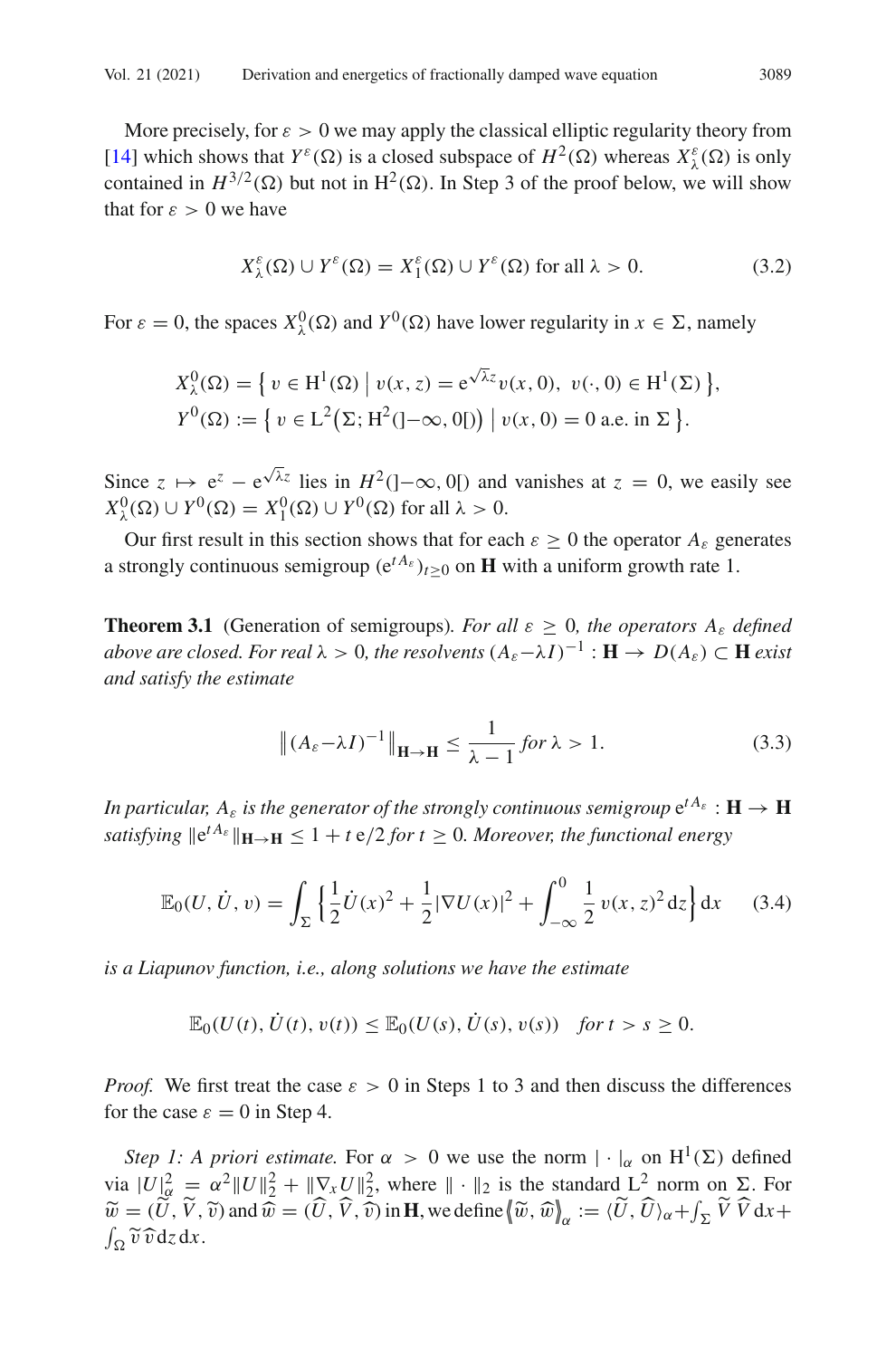For  $w = (U, V, v) \in D(A_{\varepsilon})$  and  $\alpha \geq 0$ , we obtain the estimate

<span id="page-11-2"></span>
$$
\langle A_{\varepsilon} w, w \rangle_{\alpha} := \langle V, U \rangle_{\alpha} + \int_{\Sigma} (\Delta_{x} U - \partial_{z} v|_{z=0}) V \, dx + \int_{\Omega} (\varepsilon^{2} \Delta_{x} v + \partial_{z}^{2} v) v \, dz \, dx
$$

$$
= \int_{\Sigma} \left\{ \alpha^{2} U V + \nabla U \cdot \nabla V - \nabla U \cdot \nabla V - (\partial_{z} v) v|_{z=0} \right\} dx
$$

$$
- \int_{-\infty}^{0} (\varepsilon^{2} |\nabla_{x} v|^{2} - (\partial_{z} v)^{2}) \, dz + (\partial_{z} v) v|_{z=0} \right\} dx \tag{3.5}
$$

$$
= \int_{\Sigma} \alpha^{2} U V \, dx - \int_{\Omega} (\varepsilon^{2} |\nabla_{x} v|^{2} - (\partial_{z} v)^{2}) \, dz \, dx
$$

$$
\leq \frac{\alpha}{2} (\alpha^{2} ||U||_{2}^{2} + ||V||_{2}^{2}) \leq \frac{\alpha}{2} \langle w, w \rangle_{\alpha} = \frac{\alpha}{2} ||w||_{\alpha}^{2},
$$

where we used the norm  $|| ||w|| ||_{\alpha} = \langle w, w \rangle_{\alpha}^{1/2}$ . For  $\lambda > 0$  and  $F = (A_{\varepsilon} - \lambda I)w$  we obtain the estimate

$$
\|F\|_{\alpha}\|w\|_{\alpha} \ge -\langle F, w \rangle_{\alpha} = -\langle (A_{\varepsilon} - \lambda I)w, w \rangle_{\alpha}
$$
  

$$
\ge (\lambda - \frac{\alpha}{2})\langle w, w \rangle_{\alpha} = (\lambda - \frac{\alpha}{2})\|w\|_{\alpha}^{2}.
$$

Thus, for  $\alpha > 0$  we have established the estimate

<span id="page-11-1"></span>
$$
\| (A_{\varepsilon} - \lambda I)^{-1} F \|_{\alpha} \le \frac{1}{\lambda - \alpha/2} \| F \|_{\alpha} \quad \text{for all } \lambda > \alpha/2.
$$
 (3.6)

Because of  $\|\cdot\|_{\alpha=1} = \|\cdot\|_{\mathbb{H}}$ , we obtain

$$
\left\| \left( A_{\varepsilon} - \lambda I \right)^{-1} F \right\|_{\mathbf{H}} = \| w \|_{\mathbf{H}} \le \frac{1}{\lambda - 1/2} \| F \|_{\mathbf{H}}.
$$

In particular, we have shown that the bounded linear operators  $A_{\varepsilon}-\lambda I : D(A_{\varepsilon}) \to \mathbf{H}$ are injective. The following steps show that these operators are also surjective, i.e., the resolvent equations have a solution in  $D(A_{\varepsilon})$ .

*Step 2: Reduction of resolvent equation.* It remains to show that for all  $\lambda > 0$  the resolvent equation  $(A_{\varepsilon}-\lambda I)w = F \in \mathbf{H}$  has a solution in  $w = (U, V, v) \in D(A_{\varepsilon}).$ In this step, we reduce the problem to an equation for *U* alone.

Writing  $F = (G, H, f)$  the system reads

on 
$$
\Sigma
$$
:  $V - \lambda U = G$ ,  $\Delta_x U - \partial_z v|_{z=0} - \lambda V = H$ ,  $V = v|_{z=0}$ , (3.7a)

<span id="page-11-0"></span>
$$
\sin \Omega: \varepsilon^2 \Delta_x v + \partial_z^2 v - \lambda v = f. \tag{3.7b}
$$

Obviously, we can eliminate *V* using the first equation giving  $V = G + \lambda U$ .

Next, we solve  $(3.7b)$  for v. Together with the Dirichlet boundary condition  $v = V$ at  $z = 0$ , we obtain a unique solution  $v = V^{\varepsilon}_{\lambda}(f, V)$ . By classical elliptic regularity theory (see [\[14](#page-22-14)]), for all  $\lambda > 0$  the linear operator  $V^{\varepsilon}_{\lambda}$  maps  $H^{s}(\Omega) \times H^{s+3/2}(\Sigma)$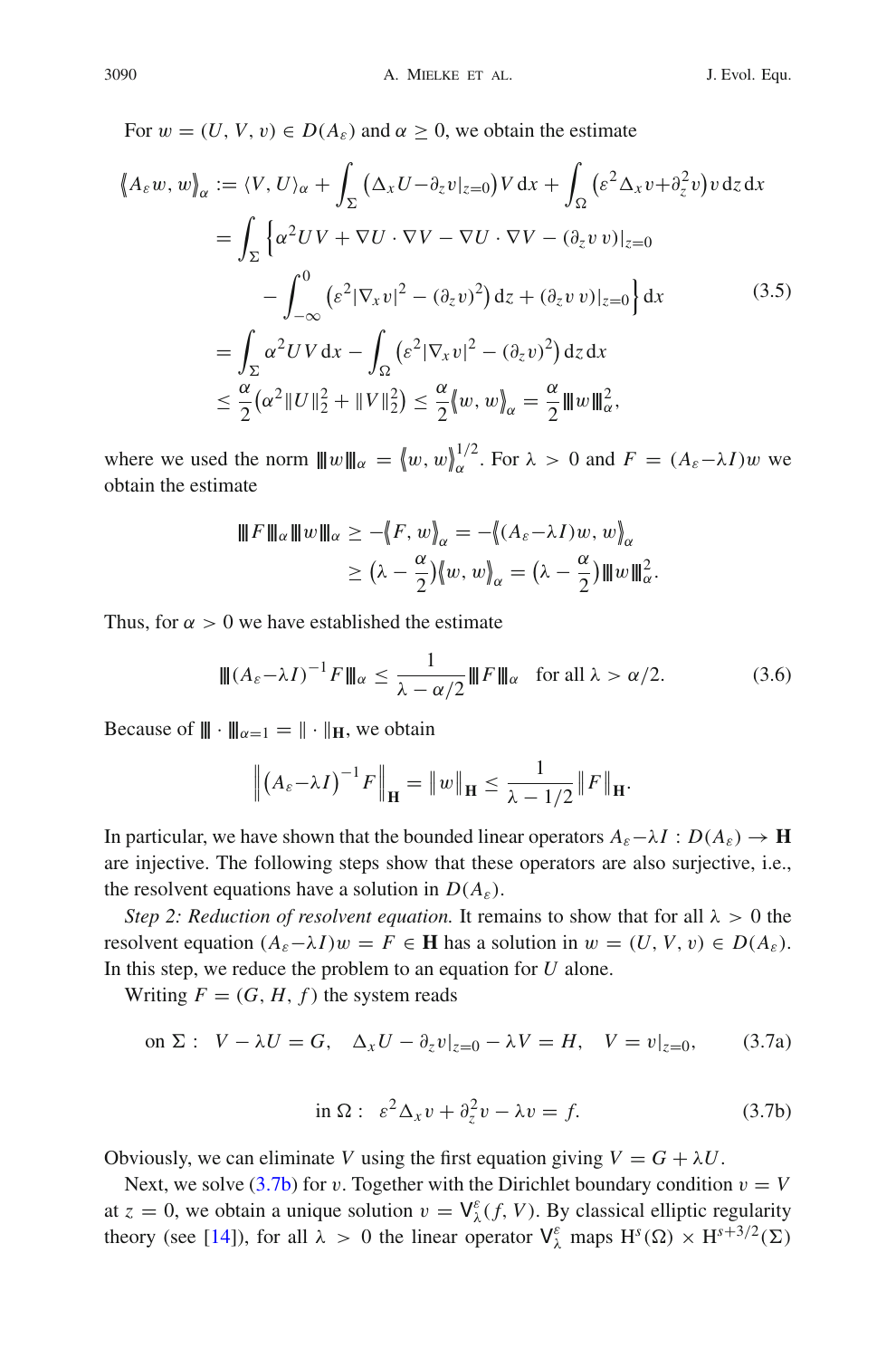boundedly into  $H^{s+2}(\Omega)$ . Because we have  $V \in H^1(\Sigma)$  and  $f \in L^2(\Omega)$ , we treat the two inhomogeneities separately, namely  $V^{\varepsilon}_{\lambda}(\cdot, 0) : L^2(\Omega) \to Y^{\varepsilon}(\Omega) \subset H^2(\Omega)$ and  $V^{\varepsilon}_{\lambda}(0, \cdot) : H^1(\Sigma) \to X^{\varepsilon}_{\lambda}(\Omega) \subset H^{3/2}(\Omega)$ . As the equation for *U* uses  $\partial_z v|_{z=0}$ , we define the bounded, linear operators

<span id="page-12-0"></span>
$$
M_{\lambda}^{\varepsilon} : \begin{cases} L^{2}(\Omega) \to & H^{1/2}(\Sigma), \\ f \mapsto \partial_{z} \mathsf{V}_{\lambda}^{\varepsilon}(f,0)|_{z=0}, \end{cases} \qquad N_{\lambda}^{\varepsilon} : \begin{cases} H^{1}(\Sigma) \to & L^{2}(\Sigma), \\ V \mapsto \partial_{z} \mathsf{V}_{\lambda}^{\varepsilon}(0,V)|_{z=0}, \end{cases} (3.8)
$$

where  $N_{\lambda}^{\varepsilon}$  is a (scaled version of the) Dirichlet-to-Neumann operator that maps  $H^{s+1}(\Sigma)$ continuously into  $H^s(\Sigma)$  for all  $s \in \mathbb{R}$ . This can be seen either by the abstract result in [\[4](#page-22-15), Thm. 1.5(c)] or, in our special case with  $\Omega = \Sigma \times [-\infty, 0]$ , by observing the explicit representation  $N_{\lambda}^{\varepsilon} = (\lambda - \varepsilon^2 \Delta_x)^{1/2}$  with  $\lambda, \varepsilon > 0$ . Choosing  $s = 0$ , we obtain the case stated in  $(3.8)$ . Hence, it remains to solve an equation for *U* alone, namely

<span id="page-12-1"></span>
$$
-\Delta_x U + (\lambda^2 I + \lambda N_\lambda^{\varepsilon}) U = -H - M_\lambda^{\varepsilon} f - (\lambda I + N_\lambda^{\varepsilon}) G. \tag{3.9}
$$

*Step 3.*  $(A_{\varepsilon}-\lambda I)^{-1}F \in D(A_{\varepsilon})$ . Using  $F = (G, H, f) \in \mathbf{H}$  and the mapping properties of  $M_{\lambda}^{\varepsilon}$  and  $N_{\lambda}^{\varepsilon}$ , we see that the right-hand side in [\(3.9\)](#page-12-1) lies in  $L^2(\Sigma)$ . Moreover, for  $\lambda > 0$ , the operator on the left-hand side generates a bounded and coercive bilinear form on  $H^1(\Sigma)$ , because  $\int_{\Sigma} U N^{\varepsilon}_\lambda U dx = \int_{\Omega} ( {\varepsilon}^2 |\nabla_x v|^2 + (\partial_z v)^2 + \lambda v^2 ) dz dx \ge 0$ , where  $v = V_{\lambda}^{\varepsilon}(0, U)$ . This is of course the same calculation as in Step 1. Thus, the Lax–Milgram theorem provides a unique solution  $U \in H^1(\Sigma)$ , which by classical linear regularity lies even in H<sup>2</sup>( $\Sigma$ ). From  $V = G + \lambda U$ , we obtain  $V \in H^1(\Sigma)$ . Finally, we obtain  $v = \mathsf{V}^{\varepsilon}_{\lambda}(f, V) \in X^{\varepsilon}_{\lambda}(\Omega) \cup Y^{\varepsilon}(\Omega)$ .

Thus, we are done, if the identity [\(3.2\)](#page-10-0) is established. For this, we take any  $W \in$  $H^1(\Sigma)$  and consider  $v_\lambda := \mathsf{V}^\varepsilon_\lambda(0, W) \in X^\varepsilon_\lambda(\Omega)$  and  $v_1 := \mathsf{V}^\varepsilon_1(0, W) \in X^\varepsilon_1(\Omega)$ . By the definition of  $V^{\varepsilon}_{\lambda}(0, \cdot)$ , we see that the difference  $w := v_{\lambda} - v_1$  satisfies the linear PDE

$$
\varepsilon^2 \Delta_x w + \partial_z^2 w - w = (1 - \lambda)v_\lambda \in H^{3/2}(\Omega), \quad w|_{z=0} = 0.
$$

Hence, we conclude  $w \in Y^{\varepsilon}(\Omega)$ , which implies  $v_{\lambda} = v_1 + w \in X_1^{\varepsilon}(\Omega) \cup Y^{\varepsilon}(\Omega)$  as desired.

*Step 4. The case*  $\varepsilon = 0$ . The a priori estimate in Step 1 works for this case, too. The elimination of *V* and *v* works similarly, but now with the simplification that  $N_{\lambda}$  is explicitly given, namely  $N_{\lambda}^{0} = \sqrt{\lambda} I$ . Together with  $X_{\lambda}^{0}(\Omega) \cup Y^{0}(\Omega) = X_{1}^{0}(\Omega) \cup Y^{0}(\Omega)$ (see above) we see that all results in Steps 1 to 3 also hold for  $\varepsilon = 0$ .

*Step 5. Generation of a semigroup.* Steps 1 to 4 show that for all  $\varepsilon \geq 0$  the shifted operator  $A_{\varepsilon}-\frac{1}{2}I$  generates a contraction semigroup on **H** (cf. [\[19,](#page-23-9) Thm. 3.1]) with  $\|\mathbf{e}^{t(A_{\varepsilon}-\frac{1}{2}I)}\|_{\mathbf{H}\to\mathbf{H}} \leq 1$ . Thus,  $A_{\varepsilon}$  generates a semigroup satisfying  $\|\mathbf{e}^{tA_{\varepsilon}}\|_{\mathbf{H}\to\mathbf{H}} \leq \mathbf{e}^{t/2}$ .

*Step 6. Growth rates for the semigroup.* From  $(3.6)$ , we know that the semigroups  $e^{tA_{\varepsilon}}$  satisfy the growth estimate  $||e^{tA_{\varepsilon}}w||_{\alpha} \le e^{t\alpha/2}||w||_{\alpha}$  for all  $\alpha \ge 0$ . Setting  $\alpha$  = min{1,  $\alpha$ } and  $\overline{\alpha}$  = max{1,  $\alpha$ } and using the equivalence between  $|\cdot|_{\alpha}$  and  $\|\cdot\|_{H^1} = |\cdot|_1$ , we obtain

$$
\|e^{tA_{\varepsilon}}w\|_{\mathbf{H}} \leq \frac{1}{\underline{\alpha}}{|\!|\!|}e^{tA_{\varepsilon}}w{|\!|\!|} _{\alpha} \leq e^{t\alpha/2}\frac{1}{\underline{\alpha}}{|\!|\!|} w{|\!|\!|} _{\alpha}
$$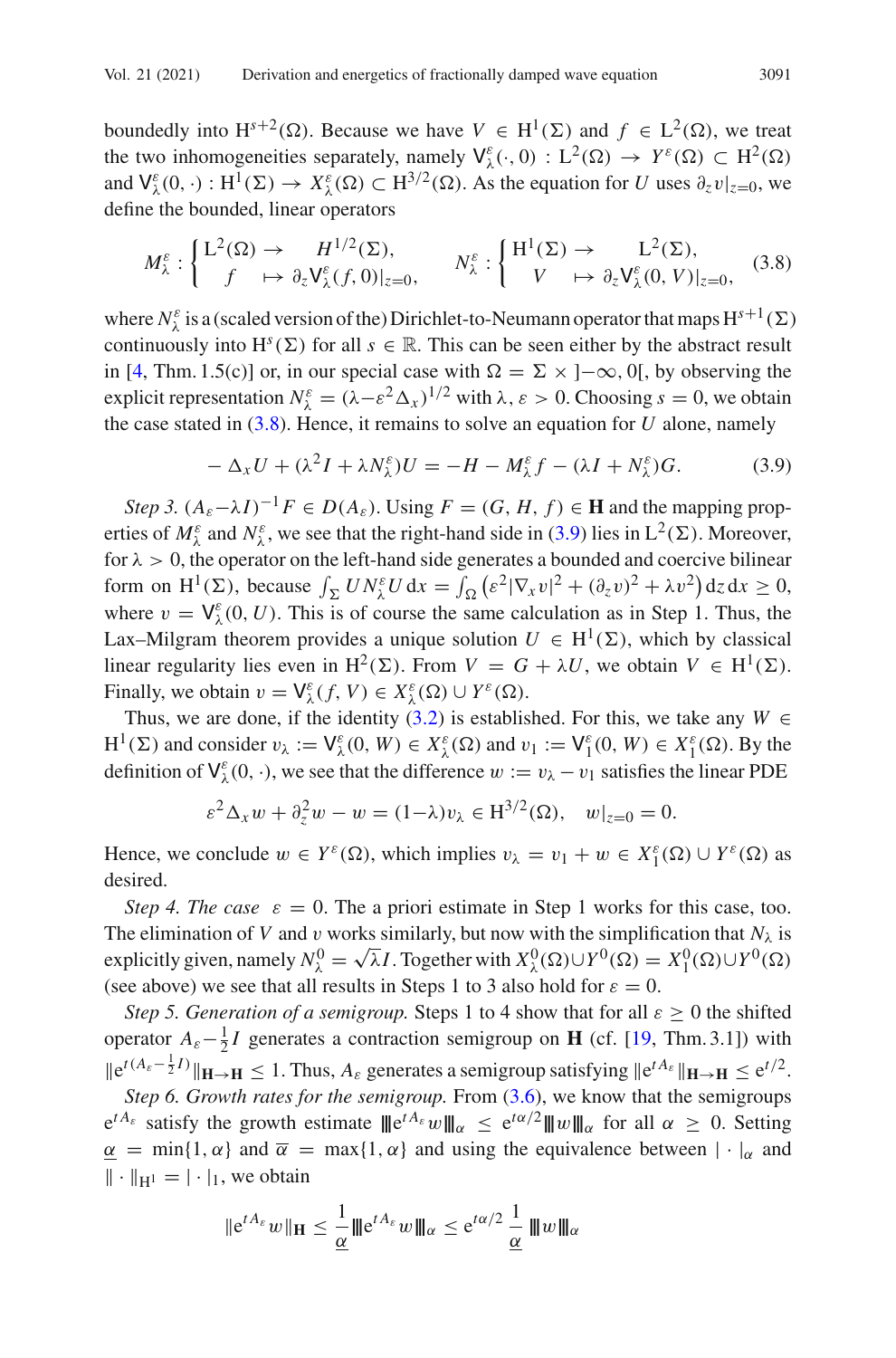$$
\leq e^{t\alpha/2}\frac{\overline{\alpha}}{\underline{\alpha}}\|w\|_{\mathbf{H}} = \max\{\alpha, 1/\alpha\}e^{t\alpha/2}\|w\|_{\mathbf{H}}.
$$

Optimizing with respect to  $\alpha > 0$  yields the bound  $e^{t/2}$  for  $t \in [0, 2]$  and  $t \frac{e}{2}$  for  $t > 2$ , which implies the final result  $\|\mathbf{e}^{tA_{\varepsilon}}\|_{\mathbf{H}\to\mathbf{H}} < (1 + t \mathbf{e}/2)$ .

The final statement concerning  $\mathbb{E}_0$  follows by setting  $\alpha = 0$ , observing  $\mathbb{E}_0(w) = 1$  $\frac{1}{2}|\mathbf{w}||_0^2$ , and the contraction property  $|\mathbf{e}^{tA_\varepsilon}w||_0 \le e^{0 \cdot t}|\mathbf{w}||_0 = |\mathbf{w}||_0$ . Hence, The-orem [3.1](#page-10-1) is established.  $\square$ 

#### 3.2. Convergence of semigroups

The next result proves the convergence of the resolvents  $(A_{\varepsilon}-\lambda I)^{-1}$  as operators from **H** into itself in the strong operator topology. The critical point is to understand the convergence of the Dirichlet-to-Neumann operators  $N_{\lambda}^{\varepsilon}$  to the limiting operator  $N_{\lambda}^{0}$ , see [\(3.8\)](#page-12-0).

<span id="page-13-0"></span>**Proposition 3.2** (Strong convergence of resolvents)*. For all*  $\lambda > 0$  *and all*  $F \in H$ *, we have the strong convergence*  $(A_{\varepsilon}-\lambda I)^{-1}F \rightarrow (A_0-\lambda I)^{-1}F$ .

*Proof* Throughout the proof,  $\lambda > 0$  is fixed.

*Step 1. Reduction to F in a dense subset* **Z** *of* **H**. Let **Z**  $\subset$  **H** be given such that **Z** is dense in **H** and that for all  $F \in \mathbb{Z}$  we have  $(A_{\varepsilon}-\lambda I)^{-1}F \to (A_0-\lambda I)^{-1}F$  as  $\varepsilon \rightarrow 0^+$ .

For an arbitrary  $F \in \mathbf{H}$ , we consider  $F_n \in \mathbf{Z}$  with  $F_n \to F$  in  $\mathbf{H}$  as  $n \to \infty$ . By Step 1 in the proof of Theorem [3.1,](#page-10-1) we know that the resolvents  $(A_{\varepsilon}-\lambda I)^{-1}$  are uniformly bounded by  $C_{\lambda}$  with respect to  $\varepsilon > 0$ . Hence, we have

$$
\|(A_{\varepsilon}-\lambda I)^{-1}F - (A_{0}-\lambda I)^{-1}F\|_{\mathbf{H}}
$$
  
\n
$$
\leq \|(A_{\varepsilon}-\lambda I)^{-1}(F-F_{n})\|_{\mathbf{H}} + \|(A_{\varepsilon}-\lambda I)^{-1}F_{n} - (A_{0}-\lambda I)^{-1}F_{n}\|_{\mathbf{H}}
$$
  
\n
$$
+ \|(A_{0}-\lambda I)^{-1}(F_{n}-F)\|_{\mathbf{H}}
$$
  
\n
$$
\leq C_{\lambda} \|F-F_{n}\|_{\mathbf{H}} + \|(A_{\varepsilon}-\lambda I)^{-1}F_{n} - (A_{0}-\lambda I)^{-1}F_{n}\|_{\mathbf{H}} + C_{\lambda} \|F-F_{n}\|_{\mathbf{H}}.
$$

Thus, for a given  $\delta > 0$  we can make the difference small by first choosing *n* so big that  $C_\lambda$   $\|F-F_n\|_{\mathbf{H}} < \delta/3$  and then choosing  $\varepsilon_0 > 0$  so small that the middle term is less than  $\delta/3$  for all  $\varepsilon \in [0, \varepsilon_0[$  as well. Thus, for all  $F \in \mathbf{H}$  we have the convergence  $(A_{\varepsilon}-\lambda I)^{-1}F \rightarrow (A_0-\lambda I)^{-1}F.$ 

*Step 2. Higher regularity for smooth right-hand sides F*. We use that the system is translation invariant in the domain  $\Sigma$ . Thus, if the partial derivatives  $\partial_{x_i} F$  lie in **H**, then the solutions  $w^{\varepsilon} = (A_{\varepsilon} - \lambda I)^{-1}F$  have an additional derivative in *x<sub>j</sub>* direction as well and satisfy the a priori estimate  $\|\partial_{x_i} w^{\varepsilon}\|_{\mathbf{H}} \leq C_{\lambda} \|\partial_{x_i} F\|_{\mathbf{H}}$ . Thus, for *F* in the dense subset

<span id="page-13-1"></span>
$$
\mathbf{Z} = \{ F \in \mathbf{H} \mid \nabla_x F \in \mathbf{H} \}
$$
 (3.10)

the improved estimate  $||w^{\varepsilon}||_{\mathbf{Z}} \leq C_{\lambda} ||F||_{\mathbf{Z}}$  holds with  $||F||_{\mathbf{Z}} = ||F||_{\mathbf{H}} + ||\nabla_{x} F||_{\mathbf{H}}$ .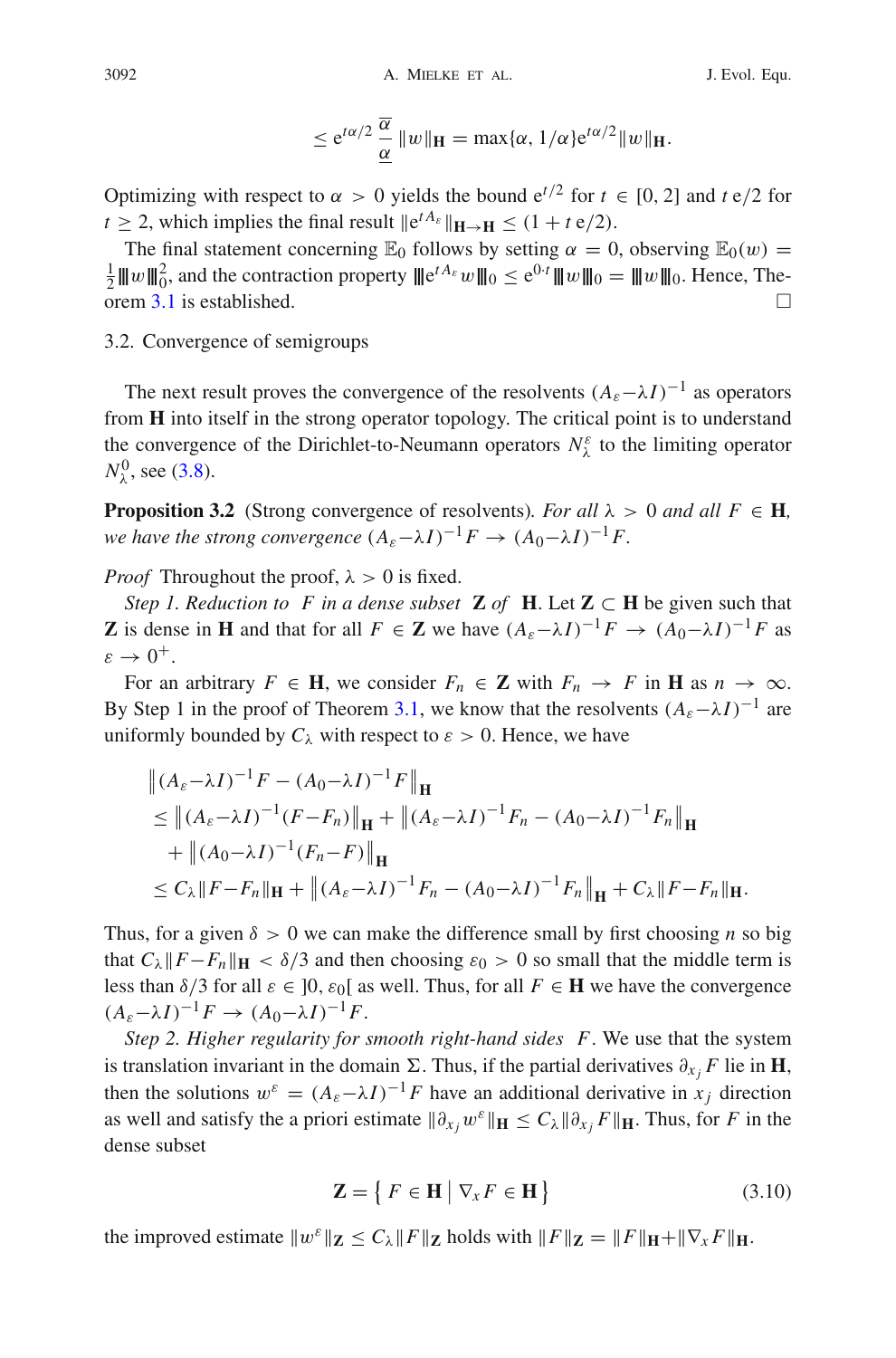*Step 3. Convergence for*  $\varepsilon \to 0^+$ . We now assume  $F \in \mathbb{Z}$  and compare  $w^{\varepsilon} =$  $(U^{\varepsilon}, V^{\varepsilon}, v^{\varepsilon}) = (A_{\varepsilon} - \lambda I)^{-1} F$  with  $w^0 = (U^0, V^0, v^0) = (A_0 - \lambda I)^{-1} F$ . As in Step 1 of the proof of Theorem [3.1,](#page-10-1) we estimate the difference  $w^{\varepsilon}-w^0$  as follows (choosing  $\alpha > 0$  with  $\alpha < 2\lambda$ :

$$
(\lambda - \frac{\alpha}{2}) \langle w^{\varepsilon} - w^0, w^{\varepsilon} - w^0 \rangle_{\alpha} \le - \langle (A_0 - \lambda I)(w^{\varepsilon} - w^0), w^{\varepsilon} - w^0 \rangle_{\alpha}
$$
  
\n
$$
\stackrel{*}{=} \langle (0, 0, \varepsilon^2 \Delta_x v^{\varepsilon})^\top, w^{\varepsilon} - w^0 \rangle_{\alpha} = - \int_{\Omega} \varepsilon^2 \nabla_x v^{\varepsilon} (\nabla v^{\varepsilon} - \nabla v^0) dz dx
$$
  
\n
$$
\le \widehat{C}_{\alpha} \varepsilon^2 \| w^{\varepsilon} \|_{\mathbf{Z}} (\| w^{\varepsilon} \|_{\mathbf{Z}} + \| w^0 \|_{\mathbf{Z}}) \le 2\varepsilon^2 \widehat{C}_{\alpha} C_{\lambda} \| F \|_{\mathbf{Z}}^2 \to 0 \text{ as } \varepsilon \to 0^+.
$$

In the identity  $\stackrel{*}{=}$ , we used the cancellation arising from  $(A_0 - \lambda I)w^0 = F$  and

$$
(A_0 - \lambda I)w^{\varepsilon} = (A_{\varepsilon} - \lambda I)w^{\varepsilon} + (A_0 - A_{\varepsilon})w^{\varepsilon} = F - (0, 0, \varepsilon^2 \Delta_x v^{\varepsilon})^{\top}.
$$

By the equivalence of the **H** norm and the norm induced by  $\langle \cdot, \cdot \rangle_{\alpha}$ , we conclude  $||w^{\varepsilon}-w^0||_H < C \varepsilon$ , and Proposition [3.2](#page-13-0) is proved.  $□$ 

Theorem [3.1](#page-10-1) and Proposition [3.2](#page-13-0) are the basis for the following result that states that the strongly continuous semigroups  $(e^{tA_{\varepsilon}})_{t>0}$  on **H** converge as  $\varepsilon \to 0^+$  in the strong operator topology. Indeed, the proof of the first part is a direct consequence of the Trotter–Kato theory, see [\[19](#page-23-9), Sec. 3.3], while the second part uses explicit estimates.

<span id="page-14-0"></span>**Theorem 3.3** (Strong convergence of the solutions)*. Consider the operators A*<sup>ε</sup> *de-fined in Theorem [3.1](#page-10-1) and the induced semigroups*  $e^{tA_{\varepsilon}}$  :  $H \to H$  *for t*  $\geq 0$ *. Then, for all initial conditions*  $w_0 \in \mathbf{H}$ *, the solutions*  $w^{\varepsilon} : [0, \infty] \to \mathbf{H}$ *,*  $t \mapsto w^{\varepsilon}(t) = e^{t A_{\varepsilon}} w_0$ *satisfy for all t*  $\geq 0$  *the convergence*  $w^{\varepsilon}(t) \to w^0(t)$  *as*  $\varepsilon \to 0$ *.* 

*Moreover, for initial conditions with additional derivatives in x -direction, namely*  $w_0 \in \mathbb{Z}$  (*cf.* [\(3.10\)](#page-13-1)) we have the quantitative error estimate

<span id="page-14-1"></span>
$$
||w^{\varepsilon}(t) - w^{0}(t)||_{\mathbf{H}} \leq \varepsilon \sqrt{t} (2.3+t)^{2} ||w_{0}||_{\mathbf{Z}} \text{ for all } t \geq 0.
$$
 (3.11)

*Proof* It remains to show [\(3.11\)](#page-14-1). For this, we set  $\delta = w^{\varepsilon} - w^0$  and perform a simple energy estimate, where we use that  $w^{\varepsilon} = (U^{\varepsilon}, V^{\varepsilon}, v^{\varepsilon})$  and  $w^0 = (U^0, V^0, v^0)$  are sufficiently smooth solutions of [\(3.1\)](#page-9-1), because we have the extra regularity of  $w_0 \in \mathbb{Z}$ . We employ the norms  $\|\cdot\|_{\alpha}$  from [\(3.5\)](#page-11-2) and find

$$
\frac{1}{2} \frac{d}{dt} ||\theta||_{\alpha}^{2} = \int_{\Sigma} \alpha^{2} (U^{\varepsilon} - U^{0})(V^{\varepsilon} - V^{0}) dx
$$
  
\n
$$
- \int_{\Omega} \{ |\partial_{z} v^{\varepsilon} - \partial_{z} v_{0}|^{2} + \varepsilon^{2} \nabla_{x} v^{\varepsilon} \cdot (\nabla_{x} v^{\varepsilon} - \nabla_{x} v^{0}) \} dz dx
$$
  
\n
$$
\leq \frac{\alpha}{2} ||\theta||_{\alpha}^{2} - 0 + \varepsilon^{2} ||\nabla_{x} v^{\varepsilon}||_{L^{2}(\Omega)} (||\nabla_{x} v^{\varepsilon}||_{L^{2}(\Omega)} + ||\nabla_{x} v^{0}||_{L^{2}(\Omega)})
$$
  
\n
$$
\leq \frac{\alpha}{2} ||\theta||_{\alpha}^{2} + \varepsilon^{2} ||w_{0}||_{\mathbf{Z}}^{2} 2 (1 + t \varepsilon/2)^{2},
$$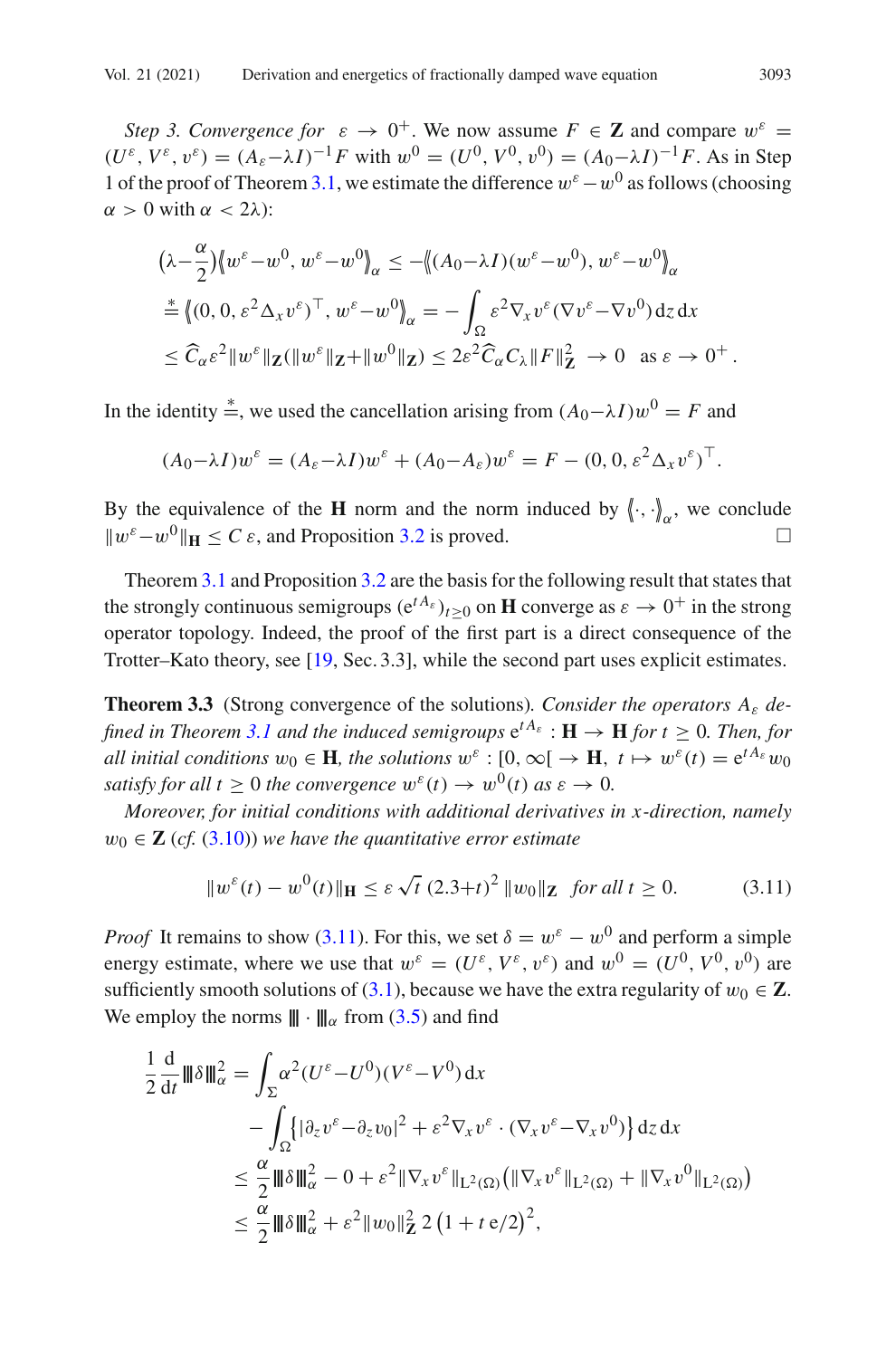where we used  $\|\nabla_x w^{\varepsilon}\|_{\mathbf{H}} \leq \|e^{tA_{\varepsilon}}\nabla_x w_0\|_{\mathbf{H}} \leq \|e^{tA_{\varepsilon}}\|_{\mathbf{H}\to\mathbf{H}} \|w_0\|_{\mathbf{Z}}$  and the growth estimate from Theorem [3.1.](#page-10-1) With  $\delta(0) = w_0 - w_0 = 0$ , Gronwall's lemma yields

$$
\|\delta(t)\|_{\alpha}^2 \leq \varepsilon^2 \int_0^t 2 e^{\alpha(t-s)} (1+s e/2)^2 ds \|w_0\|_{\mathbf{Z}}^2.
$$

For  $t \in [0, 2]$ , we choose  $\alpha = 1$  and obtain

$$
\|\delta(t)\|_{\mathbf{H}}^2 = \|\delta(t)\|_{1}^2 \le C_* t \,\varepsilon^2 \|w_0\|_{\mathbf{Z}}^2 \text{ for } t \in [0, 2]
$$

where  $C_* = \int_0^2 e^{2-s} (1+s e/2)^2 ds \approx 27.14... \leq 2.3^4$ . For  $t \geq 2$ , let  $\alpha = 2/t \leq 1$  to obtain

$$
\|\delta(t)\|_{\mathbf{H}}^2 \leq \frac{1}{\alpha^2} \|\delta(t)\|_{\alpha}^2 \leq \frac{t^2}{4} \int_0^t 2 e^{2(1-s/t)} (1+s e/2)^2 ds \, \varepsilon \|w_0\|_{\mathbf{Z}}^2
$$
  
= 
$$
\frac{t^3}{32} \Big( (e^2 - 5)e^2 t^2 + 4(e^2 - 3) e t + 8(e^2 - 1) \Big) \varepsilon^2 \|w_0\|_{\mathbf{Z}}^2
$$
  

$$
\leq \frac{t}{6} (1 + t e/2)^4 \varepsilon^2 \|w_0\|_{\mathbf{Z}}^2.
$$

Combining this with the result for  $t \in [0, 2]$  and  $(e/2)^4 \le 6$ , we find  $\|\delta(t)\|_{\mathbf{H}}^2 \le$  $t(2.3+t)^4 \varepsilon^2 ||w_0||^2$  for all  $t \ge 0$ , which is the desired result [\(3.11\)](#page-14-1).

#### <span id="page-15-0"></span>**4. Energy and dissipation functionals**

We now show that the fractionally damped wave equation [\(2.4\)](#page-8-1) carries a natural energy–dissipation structure. This is done in two different ways. First, we reduce the natural energy–dissipation structure of the limiting system [\(3.1\)](#page-9-1) with  $\varepsilon = 0$  by eliminating the diffusion equation. For this, we first study the one-dimensional diffusion equation  $\dot{v} = \partial_z^2 v$  on the half line ] $-\infty$ , 0[ in detail. Second, we show by a direct calculation that the energy–dissipation structure extends to a more general class of fractionally damped wave equations, where the time derivative of order 3/2 is replaced by order  $1+\alpha$  with  $\alpha \in [0, 1]$ .

## <span id="page-15-1"></span>4.1. Diffusion equation on the half line

We consider the following initial boundary value problem on  $I := ]-\infty, 0[$ :

<span id="page-15-2"></span>
$$
\dot{v} = \partial_z^2 v, \quad v(0, z) = v_0(z), \quad v(t, 0) = \varphi(t). \tag{4.1}
$$

We always assume the compatibility condition  $v_0(0) = \varphi(0)$ .

Using the one-dimensional heat kernel  $H(t, y) = (4\pi t)^{-1/2} \exp(-y^2/(4t))$  and the reflection principle, the influence of  $v_0$  is described via  $K_{\text{Dir}}(t, z, y) = H(t, z - y) H(t, z+y)$  giving homogeneous Dirichlet data via  $K_{\text{Dir}}(t, 0, y) = 0$ :

$$
v(t, z) = \int_I K_{\text{Dir}}(t, z, y) v_0(y) \, dy.
$$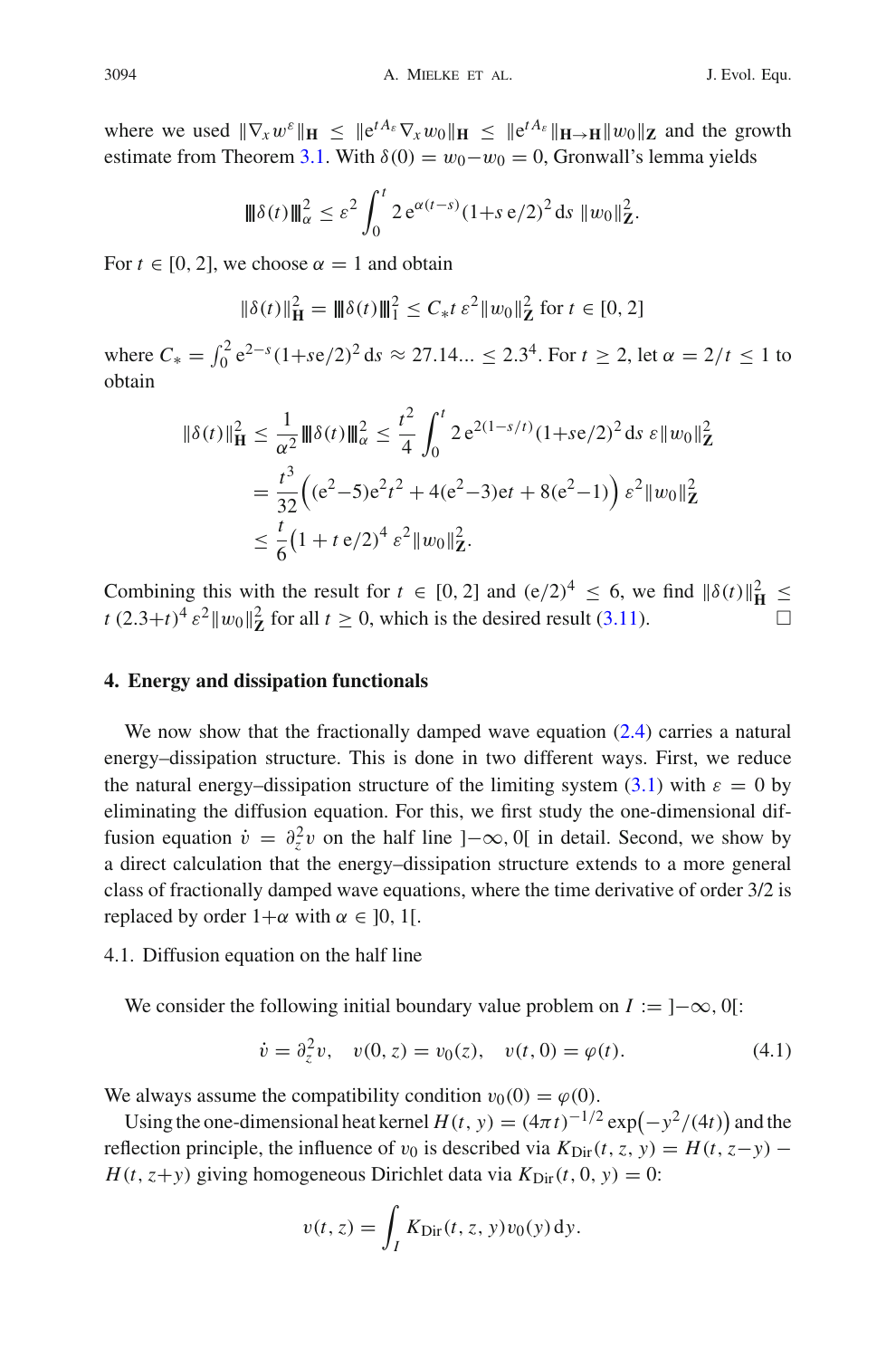To obtain the influence of the inhomogeneous Dirichlet data at  $z = 0$ , we set  $v_0 = 0$ and make the ansatz  $v(t, z) = w(t, z) + \varphi(t)$  such that w has to satisfy

$$
w_t = w_{zz} - \dot{\varphi}(t)
$$
,  $w(t, 0) = 0$ ,  $w(0, z) = -\varphi(0) = 0$ .

With Duhamel's principle (variation-of-constants formula), we obtain

$$
w(t, z) = -\int_0^t \int_I K_D(t - s, z, y)\dot{\varphi}(s) \,dy\,ds.
$$

Setting  $G(y) := \int_{-\infty}^{y} H(1, \eta) d\eta$  (such that  $G(-\infty) = 0$  and  $G(\infty) = 1$ ), we obtain

$$
w(t,z) = \int_0^t \dot{\varphi}(s) \big( G(z/\sqrt{t-s}) - G(-z/\sqrt{t-s}) \big) \, \mathrm{d} s.
$$

Putting both cases together, the full solution formula for [\(4.1\)](#page-15-2) reads

$$
v(t,z)=\int_I K_{\text{Dir}}(t,z,y)v_0(y)\,dy+\varphi(t)+\int_0^t \dot{\varphi}(s)\Big(G\big(\frac{z}{\sqrt{t-s}}\big)-G\big(\frac{-z}{\sqrt{t-s}}\big)\Big)ds.
$$

For the analysis related to the fractionally damped wave equation, we consider only the case  $v_0 \equiv 0$ , which implies  $\varphi(0) = 0$  as well by continuity of the boundary-initial data. Doing integration by parts for the time integral and using

$$
\partial_s\big(\mp G(\pm z/\sqrt{t-s})\big) = H(1,\pm z/\sqrt{t-s})\frac{z}{2(t-s)^{3/2}} = -\partial_z H(t-s,z)
$$

we arrive, for the case  $v_0 \equiv 0$ , at the relation

<span id="page-16-1"></span>
$$
v(t, z) = \int_0^t K_0(t - \tau, z) \varphi(\tau) d\tau \quad \text{with } K_0(t, z) = 2\partial_z H(t, z). \tag{4.2}
$$

Using  $\partial_z^2 H = \partial_t H$ , doing another integration by parts, and using  $\varphi(0) = 0$  again, we find

<span id="page-16-0"></span>
$$
\partial_z v(t, z) = \int_0^t K_1(t - \tau, z) \dot{\varphi}(\tau) d\tau \quad \text{with } K_1(t, z) = 2H(t, z). \tag{4.3}
$$

In particular, evaluating at  $z = 0$ , where  $H(t, 0) = 1/\sqrt{4\pi t}$ , we find

<span id="page-16-2"></span>
$$
\partial_z v(t,0) = \int_0^t \frac{\dot{\varphi}(\tau)}{\sqrt{\pi(t-\tau)}} d\tau.
$$
 (4.4)

According to the definition [\(1.6\)](#page-2-5), the boundary derivative  $\partial_z v$  is the fractional Caputo derivative of order 1/2 of  $\varphi$ , i.e.,  $\partial_z v(\cdot, 0) = {}^C D^{1/2} \varphi$ .

We now derive an energy–dissipation balance for the diffusion equation by rewriting the natural  $L^2$  integrals in terms of the boundary value  $\varphi$ . The starting point is the classical relation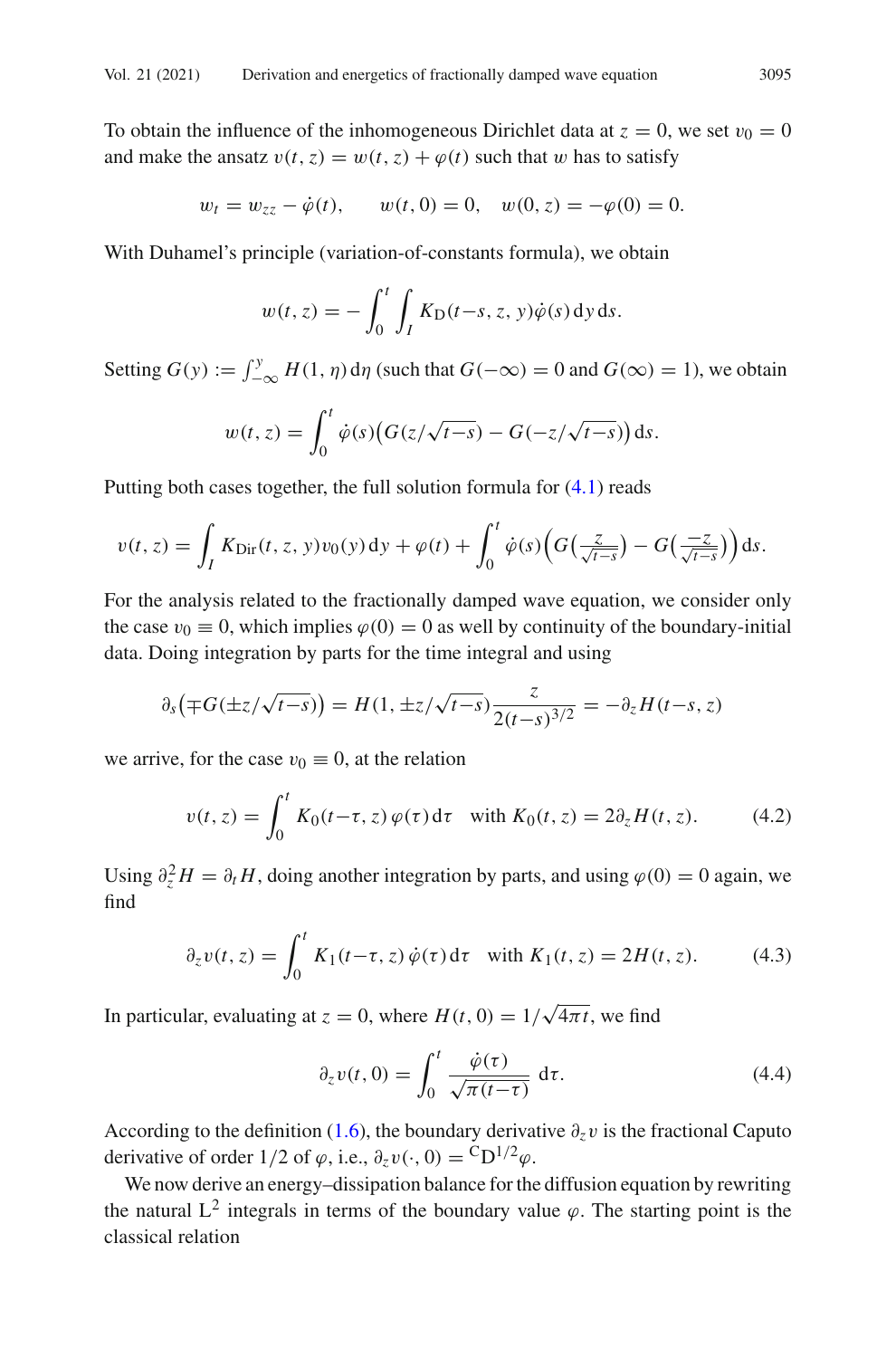<span id="page-17-3"></span>
$$
\frac{\mathrm{d}}{\mathrm{d}t} \int_I \frac{1}{2} v(t, z)^2 \mathrm{d}z = \int_I v \dot{v} \mathrm{d}z = \int_I v \partial_z^2 v \mathrm{d}z = v(t, 0) \partial_z v(t, 0) - \int_I (\partial_z v(t, z))^2 \mathrm{d}z.
$$
\n(4.5)

<span id="page-17-5"></span>For solutions v of [\(4.1\)](#page-15-2) with  $v_0 \equiv 0$  and  $\varphi(0) = 0$ , we can rewrite this energy– dissipation balance totally in terms of  $\varphi$  by using the following result.

**Proposition 4.1** *Assume that* v *is given via*  $(4.2)$  *and*  $\partial_z v$  *by*  $(4.3)$ *, then we can express twice the energy*  $\int_I v^2 dz$  and the dissipation  $\int_I (\partial_z v)^2 dz$  via

<span id="page-17-2"></span>
$$
\int_{I} v^{2} dz = \int_{0}^{t} \int_{0}^{t} M_{0}(t-r, t-s) \varphi(r) \varphi(s) dr ds \quad and \tag{4.6a}
$$

<span id="page-17-1"></span><span id="page-17-0"></span>
$$
\int_{I} (\partial_z v)^2 dz = \int_0^t \int_0^t M_1(t-r, t-s) \dot{\varphi}(r) \dot{\varphi}(s) dr ds \qquad (4.6b)
$$

*where*

$$
M_j(r,s) = \int_I K_j(r,z)K_j(s,z) dz = \frac{2^j}{\sqrt{4\pi} (r+s)^{3/2-j}}.
$$
 (4.6c)

*In particular,*  $M_i(r, s) = \widetilde{M}_i(r+s)$  *and*  $\partial_r M_1(r, s) = \partial_s M_1(r, s) = -M_0(r, s)$ .

*Proof* The relations [\(4.6a\)](#page-17-0) and [\(4.6b\)](#page-17-1) with  $M_j(r, s) = \int_I K_j(r, z) K_j(s, z) dz$  follow simply by the definitions. Thus, it remains to establish the explicit formulas for  $M_0$ and *M*<sub>1</sub> by exploiting the structure of  $K_0 = 2\partial_z H = -\frac{z}{2t} 2H$  and  $K_1 = 2H$ . We obtain

$$
K_j(r, z)K_j(s, z) = 4\left(\frac{z^2}{4rs}\right)^{1-j} \frac{1}{4\pi\sqrt{rs}} \exp\left(-\frac{z^2}{4r} - \frac{z^2}{4s}\right)
$$

$$
= \left(\frac{z^2}{4rs}\right)^{1-j} \frac{1}{\pi\sqrt{rs}} \exp\left(-\frac{r+s}{4rs}z^2\right).
$$

An explicit integration with  $\int_0^\infty e^{-a^2x^2} dx = \sqrt{\pi}/(2a)$  and  $\int_0^\infty x^2 e^{-a^2x^2} dx = \sqrt{\pi}/(4a^3)$  yields the stated formulas for *M*<sub>0</sub> and *M*<sub>1</sub>.

It is a surprising fact that  $M_0$  and  $M_1$  depend only on the sum  $r+s$  rather than on  $r$  and  $s$  individually. The relations in  $(4.6)$  allow us to rewrite the energy–dissipation balance [\(4.5\)](#page-17-3) in terms of  $\varphi$  alone. We obtain the identity

<span id="page-17-4"></span>
$$
\frac{d}{dt} \int_0^t \int_0^t \frac{1}{2} M_0(t-r, t-s) \varphi(s) \varphi(r) dr ds
$$
\n
$$
= \varphi(t) \int_0^t \frac{\dot{\varphi}(\tau)}{\sqrt{\pi(t-\tau)}} d\tau - \int_0^t \int_0^t M_1(t-r, t-s) \dot{\varphi}(s) \dot{\varphi}(r) dr ds.
$$
\n(4.7)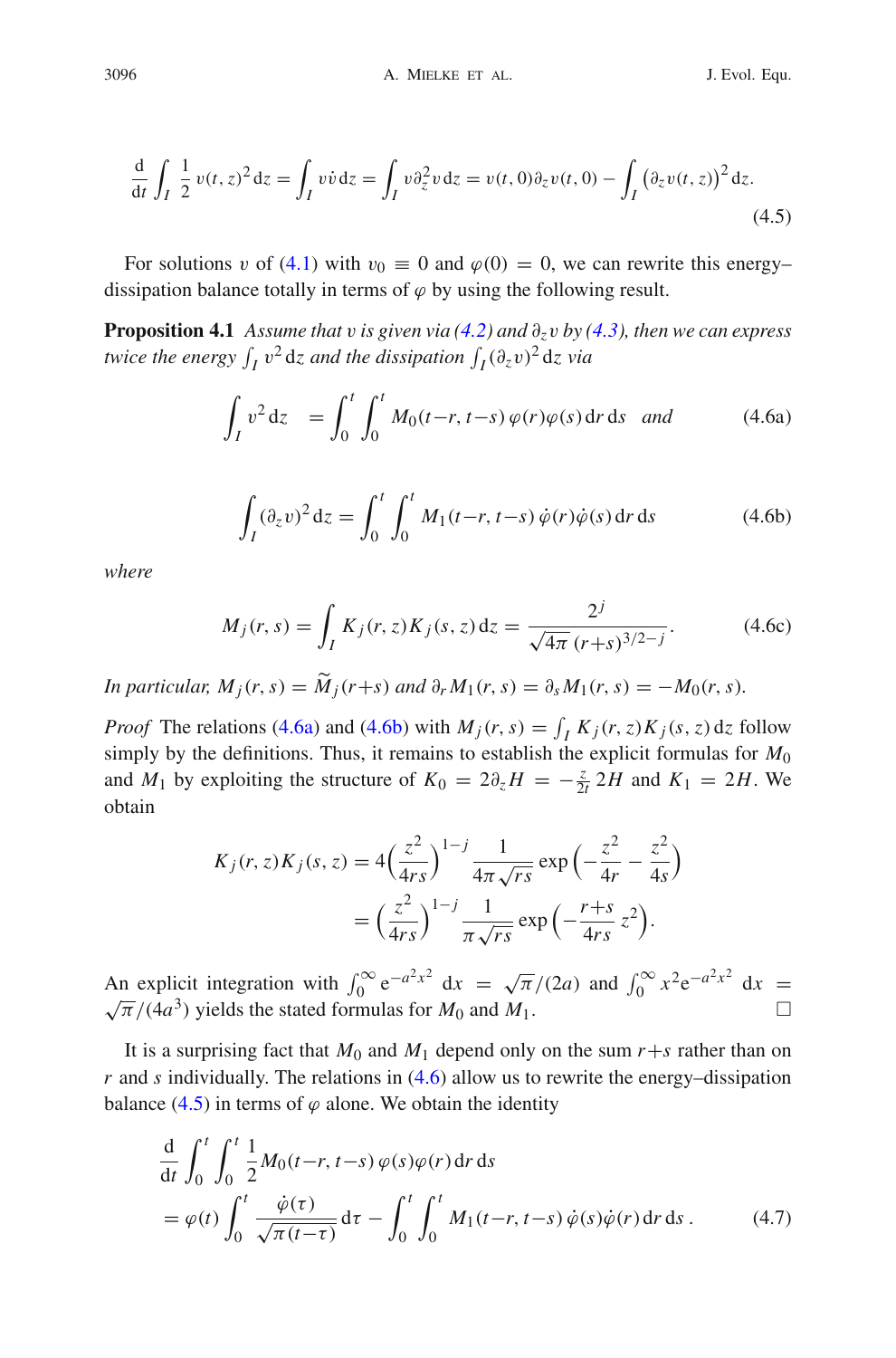#### <span id="page-18-2"></span>4.2. An energy–dissipation relation for fractional derivatives

Here we show that the identity  $(4.7)$  can be derived in an independent way, not using the Dirichlet-to-Neumann map for the one-dimensional diffusion equation. We even generalize the result to the case of general fractional derivatives  ${}^C D^{\alpha} \varphi$ , where [\(4.7\)](#page-17-4) is the special case  $\alpha = 1/2$ . For general  $\alpha \in [0, 1]$ , we set

<span id="page-18-0"></span>
$$
N_0^{\alpha}(r,s) = \frac{\alpha}{\Gamma(1-\alpha)(r+s)^{1+\alpha}} \text{ and } N_1^{\alpha}(r,s) = \frac{1}{\Gamma(1-\alpha)(r+s)^{\alpha}}.
$$
 (4.8)

<span id="page-18-1"></span>With this, we obtain the following result.

**Proposition 4.2** *For all*  $\varphi \in C^1([0,\infty])$  *with*  $\varphi(0) = 0$ *, we have the identity* 

$$
\frac{d}{dt} \int_0^t \int_0^t \frac{1}{2} N_0^{\alpha}(t-r, t-s) \varphi(s) \varphi(r) dr ds
$$
  
=  $\varphi(t) {}^{C}D^{\alpha} \varphi(t) - \int_0^t \int_0^t N_1^{\alpha}(t-r, t-s) \varphi(s) \varphi(r) dr ds.$ 

*Proof* We set  $r = t - \rho$  and  $s = t - \sigma$  and obtain

$$
\frac{d}{dt} \int_0^t \int_0^t \frac{1}{2} N_0^{\alpha}(t-r, t-s) \varphi(s) \varphi(r) ds dr \n= \frac{d}{dt} \int_0^t \int_0^t \frac{1}{2} N_0^{\alpha}(\rho, \sigma) \varphi(t-\sigma) \varphi(t-\rho) d\sigma d\rho \n= \frac{1}{2} \int_{\rho=0}^t \int_{\sigma=0}^t \frac{1}{2} N_0^{\alpha}(\rho, \sigma) \big( \varphi(t-\sigma) \dot{\varphi}(t-\rho) + \big( \dot{\varphi}(t-\sigma) \varphi(t-\rho) \big) d\sigma d\rho \n= \frac{2}{2} \int_{\rho=0}^t \int_{\sigma=0}^t N_0^{\alpha}(\rho, \sigma) \varphi(t-\sigma) \dot{\varphi}(t-\rho) d\sigma d\rho.
$$

Here  $\frac{1}{e}$  uses  $\varphi(0) = 0$  such that the boundary terms arising from  $\frac{d}{dt} \int_0^t g(\tau) d\tau = g(t)$ vanish. In  $\stackrel{2}{\equiv}$ , we simply use the symmetry  $N_0^{\alpha}(r, s) = N_0^{\alpha}(s, r)$ .

In the next step, we perform an integration by parts with respect to  $\sigma \in [0, t]$  and use the fundamental relation  $N_0^{\alpha}(\rho, \sigma) = -\partial_{\sigma} N_1^{\alpha}(\rho, \sigma)$ . Hence, we continue

$$
= \int_{\rho=0}^{t} \left\{ \left[ -N_1^{\alpha}(\rho, \sigma) \varphi(t-\sigma) \right] \right\vert_0^t - \int_0^t \left( -N_1^{\alpha}(\rho, \sigma) \right) \left( -\dot{\varphi}(t-\sigma) \right) d\sigma \right\} \dot{\varphi}(t-\rho) d\sigma d\rho
$$
  

$$
= \int_{\rho=0}^{t} N_1^{\alpha}(\rho, 0) \varphi(t) \dot{\varphi}(t-\rho) d\sigma d\rho - \int_0^t \int_0^t N_1^{\alpha}(\rho, \sigma) \dot{\varphi}(t-\sigma) \dot{\varphi}(t-\rho) d\sigma d\rho,
$$

where we again have used  $\varphi(0)=0$ . The definition of the function  $N_1^{\alpha}$  gives  $N_1^{\alpha}(t-\tau,0)$  $= 1/(\Gamma(1-\alpha)(t-\tau)^{\alpha})$ , such that the first term is indeed equal to  $\varphi$  (<sup>C</sup>D<sup> $\alpha$ </sup> $\varphi$ ). With this, the result is established.  $\Box$ 

We emphasize that the above result does not need the exact form of  $N_0^{\alpha}$  and  $N_1^{\alpha}$  as given in [\(4.8\)](#page-18-0). We only exploited the relations

$$
N_0^{\alpha}(r,s) = N_0^{\alpha}(s,r), \quad N_0^{\alpha}(r,s) = -\partial_s N_1^{\alpha}(r,s), \quad N_1^{\alpha}(r,0) = 1/(\Gamma(1-\alpha) r^{\alpha}).
$$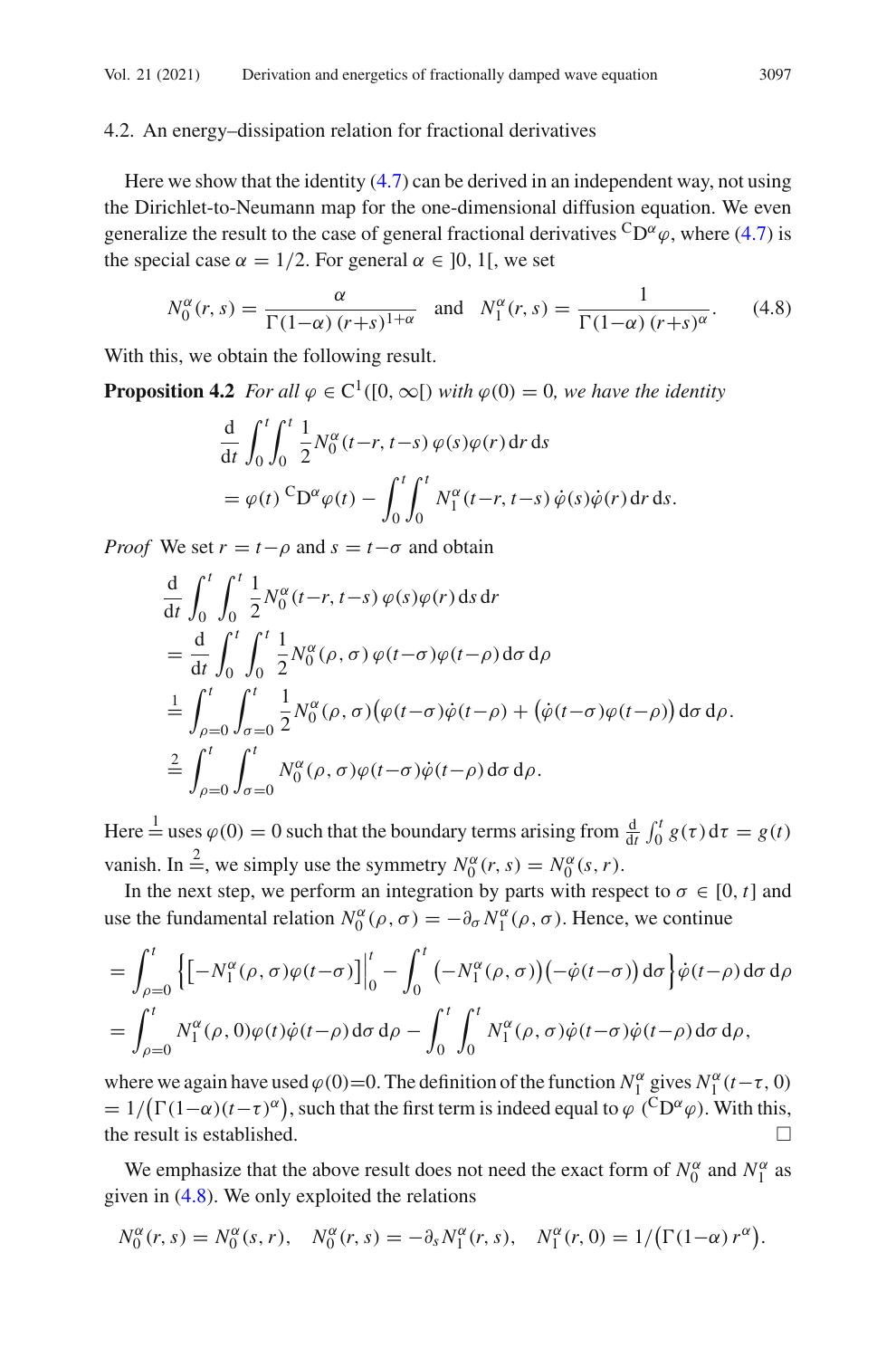Clearly, there are many more functions satisfying these conditions. However, we also want positive semi-definiteness of the kernels  $N_j^{\alpha}$ , i.e.,

$$
\int_0^t \int_0^t N_j^{\alpha}(r,s) \psi(s) \psi(r) \, \mathrm{d} s \, \mathrm{d} r \ge 0 \quad \text{for all } \psi \in C^0([0,\infty[),\ t > 0, \text{ and } j \in \{0,1\}.
$$

For general  $N_j^{\alpha}$ , this positive semi-definiteness is a significant restriction, but for our chosen cases it can be established as follows:

$$
0 \leq \int_{y=0}^{\infty} \Big( \int_{r=0}^{t} \frac{y^{\alpha-1/2}}{r^{\alpha}} e^{-y^2/r} \psi(r) dr \Big)^2 dy
$$
  
= 
$$
\int_{y=0}^{\infty} \int_{r=0}^{t} \int_{s=0}^{t} \frac{y^{\alpha-1/2}}{r^{\alpha}} e^{-y^2/r} \psi(r) \frac{y^{\alpha-1/2}}{s^{\alpha}} e^{-y^2/s} \psi(s) ds dr dy
$$
  
= 
$$
\int_{r=0}^{t} \int_{s=0}^{t} \int_{y=0}^{\infty} \frac{y^{2\alpha-1}}{(rs)^{\alpha}} e^{-y^2(r+s)/(rs)} dy \psi(r) \psi(s) ds dr.
$$

Using  $\int_0^\infty |y|^{2\alpha - 1} e^{-by^2} dy = \Gamma(\alpha)/(2b^\alpha)$ , we obtain the desired result

$$
0 \le \int_{r=0}^t \int_{s=0}^t \frac{\Gamma(\alpha)}{(r+s)^\alpha} \psi(r)\psi(s) \, \mathrm{d} s \, \mathrm{d} r \quad \text{for all} \ \ \psi \in \mathcal{C}([0, t]),
$$

which holds for all  $\alpha \geq 0$ .

## 4.3. Energetics for the fractionally damped wave equation

To derive the physically relevant energy–dissipation balance for the fractionally damped wave equation

<span id="page-19-0"></span>
$$
\ddot{U}(t,x) + \int_0^t \frac{\ddot{U}(s,x)}{\sqrt{\pi(t-s)}} ds = \Delta U(t,x)
$$
\n(4.9)

we use the limiting system [\(2.2\)](#page-7-5). The latter is a classical system of partial differential equations, and it is easy to write down the physically motivated energy functional  $E$ and the corresponding dissipation function *D*.

The total energy  $\mathbb E$  is the sum of the kinetic and potential energy in the membrane  $\Sigma$ plus the kinetic energy in the lower half space  $\Omega = \Sigma \times ]-\infty, 0[$ , where we consider v as the horizontal component of a shear flow. This leads to  $\mathbb{E}_0$  as defined in [\(3.4\)](#page-10-2), and along the solutions of  $(2.2)$  the energy–dissipation balance takes the form

$$
\frac{\mathrm{d}}{\mathrm{d}t}\mathbb{E}_0(U(t),\dot{U}(t),v(t))=-\mathcal{D}(U,\dot{U},v):=\int_{\Omega}\frac{1}{2}(\partial_zv)^2\,\mathrm{d}z\,\mathrm{d}x.
$$

This shows that the only dissipation occurs by the (shear) viscosity of the fluid in the lower half space  $\Omega$ .

As explained in Sects. [2.4](#page-7-0) and [4.1,](#page-15-1) we can eliminate v via (using  $\varphi(t, x) = \dot{U}(t, x, 0)$ ) and assuming  $v(0, x, z) = 0$  of all  $(x, z) \in \Omega$ )

$$
v(t, x, z) = \int_0^t 2\partial_z H(t-\tau, z)\dot{U}(\tau, x) d\tau, \text{ where } H(t, z) = \frac{e^{-z^2/(4t)}}{\sqrt{4\pi t}}.
$$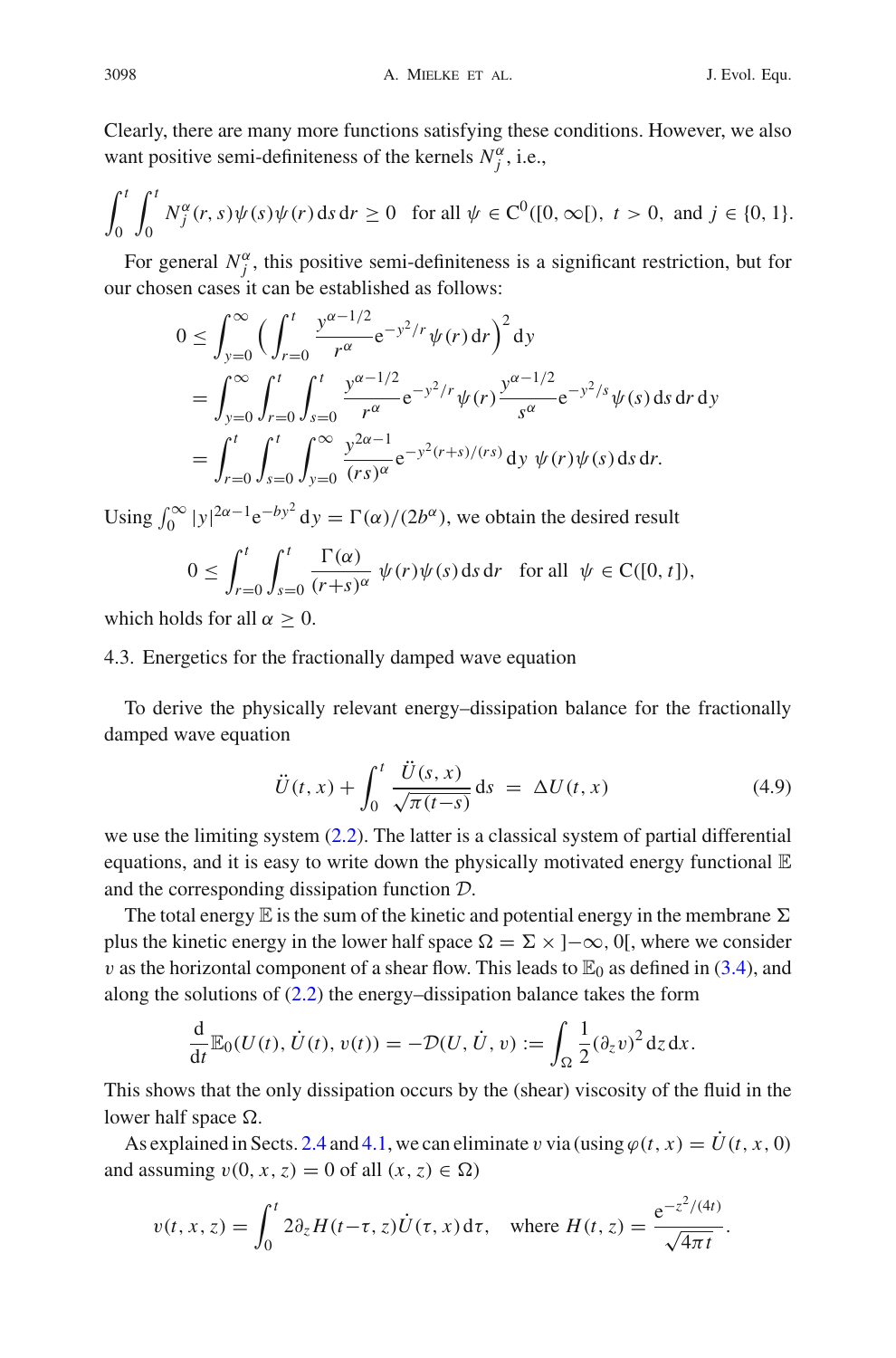This allows us to eliminate  $\partial_z v(t, x, 0)$  via [\(4.4\)](#page-16-2) and we obtain the fractionally damped wave equation  $(4.9)$ .

Using the formulas derived in Proposition [4.1,](#page-17-5) we obtain the reduced energy function **E** and the reduced dissipation function **D** in the form

$$
\mathbf{E}(U(t), [\dot{U}]_{[0,t]}) := \int_{\Sigma} \left\{ \frac{1}{2} \dot{U}(t)^2 + \frac{1}{2} |\nabla_x U(t)|^2 \right. \\ \left. + \int_0^t \int_0^t \frac{1}{4\sqrt{\pi} (2t - r - s)^{3/2}} \dot{U}(r, x) \dot{U}(s, x) dr ds \right\} dx,
$$
\n
$$
\mathbf{D}(U(t), [\dot{U}]_{[0,t]}) := \int_{\Sigma} \left\{ \int_0^t \int_0^t \frac{1}{\sqrt{\pi} (2t - r - s)^{1/2}} \ddot{U}(r, x) \ddot{U}(s, x) dr ds \right\} dx.
$$
\n(4.10b)

Clearly, along solutions of the fractionally damped wave equation [\(4.9\)](#page-19-0) we have the reduced energy–dissipation balance

<span id="page-20-0"></span>
$$
\frac{\mathrm{d}}{\mathrm{d}t} \mathbf{E}(U(t), [\dot{U}]_{[0,t]}) = -\mathbf{D}(U(t), [\dot{U}]_{[0,t]}).
$$
\n(4.11)

Of course, it is possible to check this identity directly without any reference to the limiting system  $(2.2)$  involving the hidden state variable v. For this, we do the standard argument for energy conservation for the wave equation plus the calculation in the proof of Proposition [4.2](#page-18-1) for the parts non-local in time.

In the related works  $[8,23,25]$  $[8,23,25]$  $[8,23,25]$  $[8,23,25]$ , other energy functionals were constructed for equations with fractional time derivatives. However, the approach there is quite different and is less inspired by the true energy and dissipation hidden in the eliminated state variable v.

Indeed, we may generalize the energy–dissipation balance [\(4.11\)](#page-20-0) to the case of fractional damping of order  $1+\alpha \in [1, 2]$ . We consider [\(4.9\)](#page-19-0) as a special case of the equation

<span id="page-20-1"></span>
$$
\ddot{U} + {}^{C}D^{\alpha}\dot{U} = \Delta U \quad \text{on } \Sigma. \tag{4.12}
$$

Taking into account the calculations in Sect. [4.2,](#page-18-2) we define the energy  $E^{\alpha}$  and the dissipation function  $\mathbf{D}^{\alpha}$  via

$$
\mathbf{E}^{\alpha}(U(t), [\dot{U}]_{[0,t]}) := \int_{\Sigma} \left\{ \frac{1}{2} \dot{U}(t)^2 + \frac{1}{2} |\nabla_x U(t)|^2 + \int_0^t \int_0^t \frac{\alpha/2}{\Gamma(1-\alpha)(2t-r-s)^{1+\alpha}} \dot{U}(r, x) \dot{U}(s, x) dr ds \right\} dx, \quad (4.13a)
$$

$$
\mathbf{D}^{\alpha}(U(t), [\dot{U}]_{[0,t]}) := \int_{\Sigma} \left\{ \int_0^t \int_0^t \frac{1}{\Gamma(1-\alpha)(2t-r-s)^{\alpha}} \ddot{U}(r,x) \ddot{U}(s,x) \, \mathrm{d}r \, \mathrm{d}s \right\} \mathrm{d}x. \tag{4.13b}
$$

Clearly, for sufficiently smooth solutions of the fractionally damped wave equation [\(4.12\)](#page-20-1) we have the reduced energy–dissipation balance

$$
\frac{\mathrm{d}}{\mathrm{d}t} \mathbf{E}^{\alpha}(U(t), [\dot{U}]_{[0,t]}) = -\mathbf{D}^{\alpha}(U(t), [\dot{U}]_{[0,t]}).
$$
\n(4.14)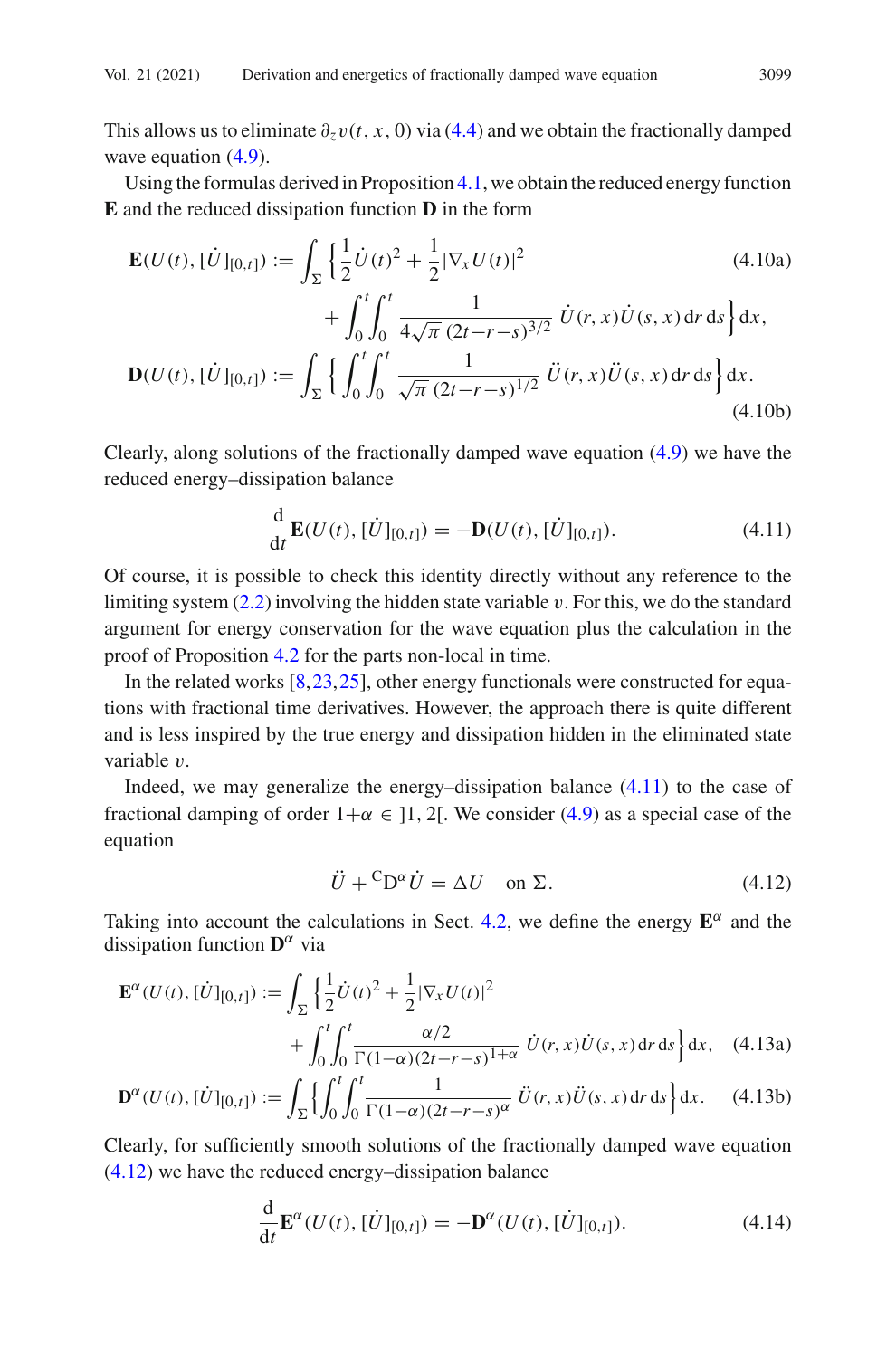## **5. Conclusion and outlook**

In this work, we have shown that the fractionally damped wave equation can be obtained as a scaling limit from a bulk-interface coupling between a wave equation for a membrane and a viscous fluid motion in the adjacent half space. The coupling is such that the natural mechanical energies act as a Liapunov function. We have identified the physical scaling parameters like the equivalent membrane thickness  $\ell_{\text{thick}} = \rho_{\text{mem}}/\rho_{\text{bulk}}$  for the vertical scaling and the effective travel length  $\ell_{\text{trav}}(t_*) =$  $\rho_{\text{memb}}^{3/2} \kappa^{1/2} / (\mu \rho_{\text{bulk}})$  for the horizontal scaling. Thus, taking the limit  $\varepsilon \to 0$  in the critical parameter

$$
\varepsilon = \frac{\ell_{\text{thick}}}{\ell_{\text{trav}}(t_*)} = \frac{\mu}{\sqrt{\rho_{\text{memb}}\,\kappa}}
$$

leads to the appearance of the fractionally damped wave equation.

The first main outcome of the mathematical analysis is that the system is stable uniformly with respect to  $\varepsilon$  and that it converges strongly in the natural energy space **H** in the sense of linear semigroup theory. For initial data with higher horizontal regularity, a convergence rate could be derived. Thus, the fractional time derivative of order 3/2 appears naturally as a consequence of the Dirichlet-to-Neumann map of a one-dimensional parabolic equation on the half line.

The second outcome of our approach is the energy–dissipation structure for the fractionally damped wave equation which is derived by integrating out the "hidden states"  $v$  in the fluid layer in the full mechanical energy–dissipation structure of the coupled system of partial differential equations. As expected, we obtain quadratic functionals for the reduced energy and the reduced dissipation function that are non-local in time, thus keeping track of information stored in the hidden state variable  $v$ . It is surprising that both quadratic functionals obtained have memory kernels  $M_i(t-r, t-s)$  that depend only on the sum  $(t-r)+(t-s)$ . It is certainly important to understand where this special structure comes from and how it relates to more general energy–dissipation structures as introduced in [\[8](#page-22-13)[,23](#page-23-4)[,25](#page-23-8)].

A major restriction occurs through our assumption  $v(0, x, z) = 0$  for a.a.  $(x, z) \in \Omega$ , which implies  $U(0, x) = 0$ . We expect that this assumption can be avoided by suitably generalizing the Caputo derivative and by extending the memory kernel to negative time, thus allowing for some pre-initial conditions. This will be the content of further research.

This work is understood as a first step to understand the principles behind damping based on fractional time derivatives. In subsequent works, we plan to extend the analysis to a more physical model, namely that of a true membrane over a viscous incompressible fluid governed by the Navier–Stokes equations. The approach based on partial differential equations developed here, will then allow us to study the full vector-valued case  $v(t, x, z) \in \mathbb{R}^d$  including the associated nonlinearities. It will be interesting to see under what conditions the relevant scalings in the nonlinear setting will be the same as in the linear theory in  $[12,13]$  $[12,13]$  $[12,13]$ . Moreover, it will be critical to see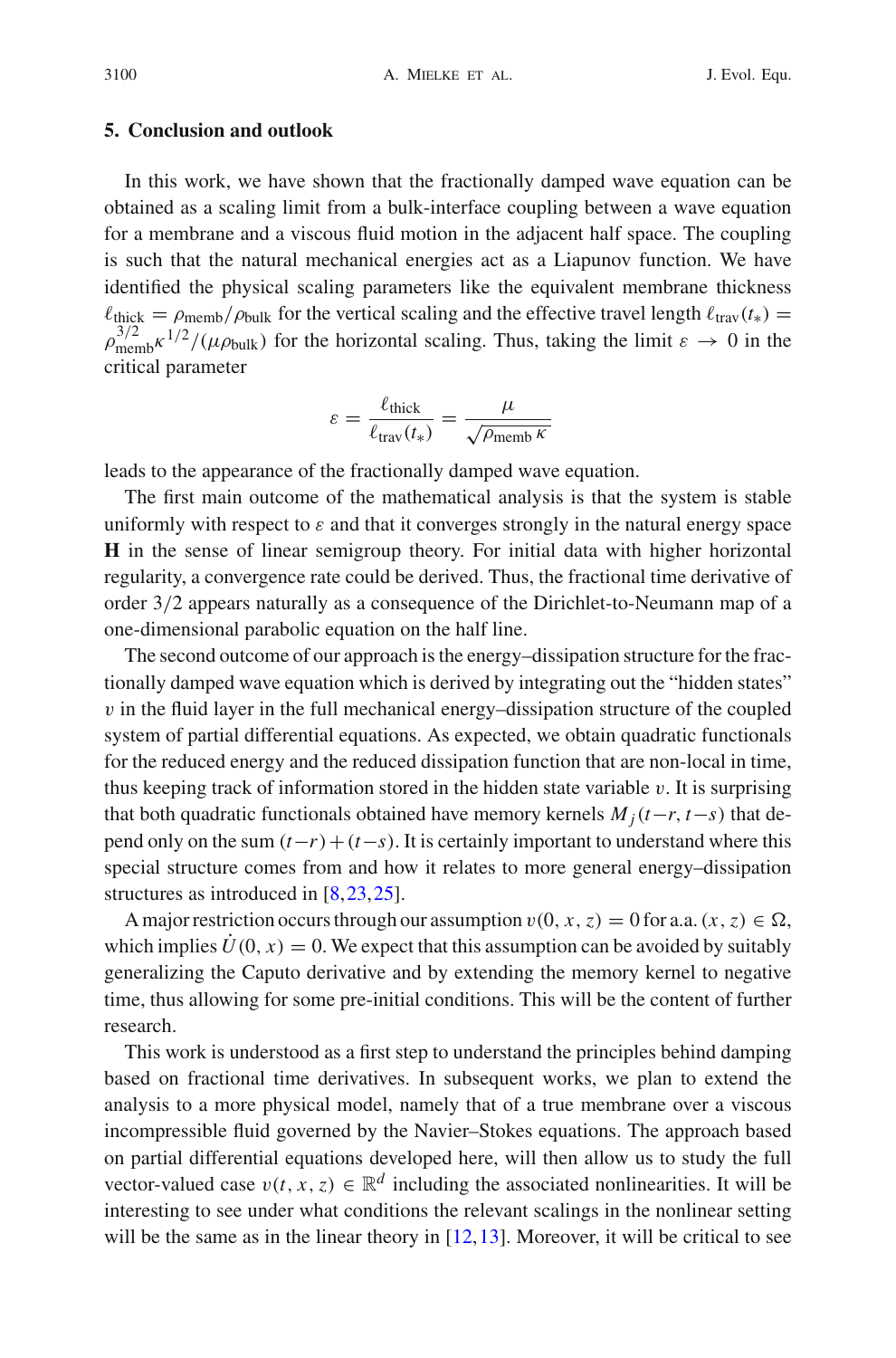the occurrence of fractional damping, which relies on the linearity of the Dirichlet-to-Neumann map of the parabolic equation on the vertical half line.

#### **Funding** Open Access funding enabled and organized by Projekt DEAL.

**Open Access.** This article is licensed under a Creative Commons Attribution 4.0 International License, which permits use, sharing, adaptation, distribution and reproduction in any medium or format, as long as you give appropriate credit to the original author(s) and the source, provide a link to the Creative Commons licence, and indicate if changes were made. The images or other third party material in this article are included in the article's Creative Commons licence, unless indicated otherwise in a credit line to the material. If material is not included in the article's Creative Commons licence and your intended use is not permitted by statutory regulation or exceeds the permitted use, you will need to obtain permission directly from the copyright holder. To view a copy of this licence, visit [http://creativecommons.org/licenses/](http://creativecommons.org/licenses/by/4.0/) [by/4.0/.](http://creativecommons.org/licenses/by/4.0/)

**Publisher's Note** Springer Nature remains neutral with regard to jurisdictional claims in published maps and institutional affiliations.

#### **REFERENCES**

- <span id="page-22-8"></span>[1] G. Akagi. Fractional flows driven by subdifferentials in Hilbert spaces. *Isr. J. Math.*, 234(2), 809– 862, 2019.
- <span id="page-22-11"></span>[2] L. Caffarelli and L. Silvestre. An extension problem related to the fractional Laplacian. *Comm. Partial Diff. Eqns.*, 32, 1245–1260, 2007.
- <span id="page-22-4"></span>[3] A. El Hady and B. B. Machta. Mechanical surface waves accompany action potential propagation. *Nature Commun.*, 6, 6697, 2015.
- <span id="page-22-15"></span>[4] J. Escher. Nonlinear elliptic systems with dynamic boundary conditions. *Math. Z.*, 210, 413–439, 1992.
- <span id="page-22-6"></span>[5] J. Griesbauer, S. Bössinger, A. Wixforth, and M. F. Schneider. Propagation of 2D pressure pulses in lipid monolayers and its possible implications for biology. *Phys. Rev. Lett.*, 108, 198103, 2012.
- <span id="page-22-10"></span>[6] G. Gripenberg, S.-O. Londen, and O. Staffans. *Volterra Integral and Functional Equations*. Cambridge University Press, 1990.
- <span id="page-22-12"></span>[7] J. E. Galé, P. J. Miana, and P. R. Stinga. Extension problem and fractional operators: semigroups and wave equations. *J. Evol. Eqns.*, 13, 343–368, 2013.
- <span id="page-22-13"></span>[8] J. F. Gómez-Aguilar, H. Yépez-Martínez, C. Calderón-Ramón, I. Cruz-Orduña, R. F. Escobar-Jiménez, and V. H. Olivares-Peregrino. Modeling of a mass-spring-damper system by fractional derivatives with and without a singular kernel. *Entropy*, 17, 6289–6303, 2015.
- <span id="page-22-7"></span>[9] J. Kappler and R. R. Netz. Multiple surface wave solution on linear viscoelastic media. *Europhys. Lett.*, 112(1), 19002/6 pp., 2015.
- <span id="page-22-5"></span>[10] G. H. Kim, P. Kosterin, A. L. Obaid, and B. M. Salzberg. A mechanical spike accompanies the action potential in mammalian nerve terminals. *Biophysical Journal*, 92(9), 3122–3129, 2007.
- <span id="page-22-9"></span>[11] J. Kemppainen, J. Siljander, V. Vergara, and R. Zacher. Decay estimates for time-fractional and other non-local in time subdiffusion equations in R*<sup>d</sup>* . *Math. Ann.*, 366(3-4), 941–979, 2016.
- <span id="page-22-0"></span>[12] J. Kappler, S. Shrivastava, M. F. Schneider, and R. R. Netz. Nonlinear fractional waves at elastic interfaces. *Phys. Rev. Fluids*, 2(11), 114804, 2017. (look for supplement).
- <span id="page-22-1"></span>[13] J. Kappler, S. Shrivastava, M. F. Schneider, and R. R. Netz. Nonlinear fractional waves at elastic interfaces – supplemental information. *Phys. Rev. Fluids*, 2(11), 114804/suppl. 26 pp., 2017.
- <span id="page-22-14"></span>[14] J.-L. Lions and E. Magenes. *Non-homogeneous boundary value problems and applications. Vol. I*. Springer-Verlag, New York, 1972.
- <span id="page-22-2"></span>[15] J. Lucassen. Longitudinal capillary waves. Part 1. Theory. *Trans. Faraday Soc.*, 64, 2221–2229, 1968.
- <span id="page-22-3"></span>[16] H. H. Meyer. Zur Theorie der Alkoholnarkose. *Arch. Exp. Pathol. Pharmakol.*, 42(2-4), 109–118, 1899.